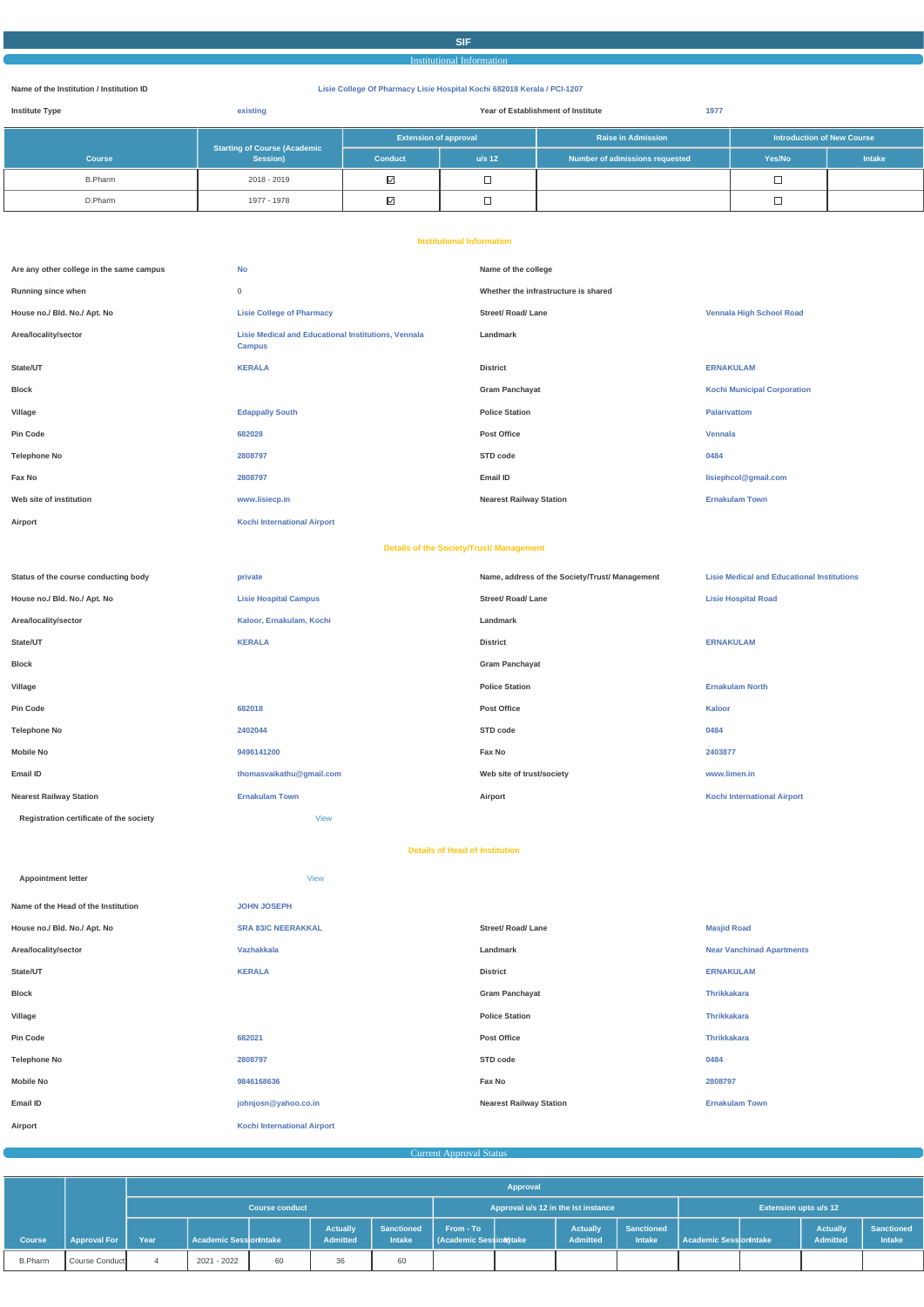| D.Pharm                          | extension |  |  |  |                        |  |      |  |  |  | 2021 - 2022 | 60 | 60 | 60 |
|----------------------------------|-----------|--|--|--|------------------------|--|------|--|--|--|-------------|----|----|----|
|                                  |           |  |  |  |                        |  |      |  |  |  |             |    |    |    |
|                                  |           |  |  |  |                        |  |      |  |  |  |             |    |    |    |
| <b>M Pharm (Specializations)</b> |           |  |  |  | <b>Approved Intake</b> |  |      |  |  |  |             |    |    |    |
|                                  |           |  |  |  |                        |  |      |  |  |  |             |    |    |    |
| Uploaded Last IR with compliance |           |  |  |  |                        |  | View |  |  |  |             |    |    |    |

|                                                                                         | Details of Pharmacy Educations Regulatory Charges for Affiliation Paid |                                                                   |          |  |  |  |  |
|-----------------------------------------------------------------------------------------|------------------------------------------------------------------------|-------------------------------------------------------------------|----------|--|--|--|--|
|                                                                                         |                                                                        |                                                                   |          |  |  |  |  |
|                                                                                         | <b>Name of The Course</b>                                              | Pharmacy Educations Regulatory Charges for Affiliation Paid up to |          |  |  |  |  |
|                                                                                         | <b>B.Pharm</b>                                                         | 2021                                                              |          |  |  |  |  |
|                                                                                         | D.Pharm                                                                | 2021                                                              |          |  |  |  |  |
| Uploaded Proof of Pharmacy Educations Regulatory Charges for<br><b>Affiliation paid</b> |                                                                        | <b>View</b>                                                       |          |  |  |  |  |
| <b>Pending Service Tax Paid</b>                                                         | <b>Yes</b>                                                             | <b>D.D Number</b>                                                 | 379692   |  |  |  |  |
| D.D Date                                                                                | 20-12-2021                                                             | Amount(Rs.)                                                       | 12608.00 |  |  |  |  |

Admission details for the Past Three Years for the courses conducted by the institution

| Name of The Course | <b>Sanctioned intake</b> |             |             |             | Remarks     |             |    |
|--------------------|--------------------------|-------------|-------------|-------------|-------------|-------------|----|
|                    | $2021 - 2022$            | 2020 - 2021 | 2019 - 2020 | 2021 - 2022 | 2020 - 2021 | 2019 - 2020 |    |
| <b>B.Pharm</b>     | 60                       | 60          |             | 60          | 60          |             | OK |
| D.Pharm            | 60                       | 60          |             | 60          | 60          |             | OK |

## Details of Examining Authority for the course

| Name of The Course | <b>Examine Authority</b>                                                                                                                      | Email                | <b>Phone Number</b> |
|--------------------|-----------------------------------------------------------------------------------------------------------------------------------------------|----------------------|---------------------|
| D.Pharm            | The Chairman Board of D Pharm ExaminationsDirectorate of<br>Medical Education College of Pharm Sciences Medical College<br>Thiruvananthapuram | dmekerala@gmail.com  | 04712528887         |
| <b>B.Pharm</b>     | The Registrar Kerala University of Health Sciences Medical<br>College P O Thrissur                                                            | registrar@kuhs.ac.in | 04872207650         |

Accreditation Information

| <b>Accredited by NBA</b>  | $\Box$ Yes $\Box$ No |
|---------------------------|----------------------|
| <b>Accredited by NAAC</b> | $\Box$ Yes $\Box$ No |

|                                                                                                                                   | <b>Infrastructure Details</b>                        |                                                                            |               |
|-----------------------------------------------------------------------------------------------------------------------------------|------------------------------------------------------|----------------------------------------------------------------------------|---------------|
|                                                                                                                                   |                                                      |                                                                            |               |
| <b>Independent Building Status</b>                                                                                                | <b>YES</b>                                           | Remarks                                                                    | OK            |
| <b>Separate Campus Status</b>                                                                                                     | <b>YES</b>                                           | Remarks                                                                    | OK            |
| Wing of another college Status                                                                                                    | <b>NO</b>                                            | Remarks                                                                    | OK            |
| <b>Multi Institutional Campus Status</b>                                                                                          | <b>NO</b>                                            | Remarks                                                                    | OK            |
| Whether other Educational Institutions/Courses are<br>also being run by the Trust / Institution in the same<br>Building / campus? | <b>NO</b>                                            | Remarks                                                                    | OK            |
| <b>Availability of Land</b>                                                                                                       | 2.0 acres District HQ/Corporation/Municipality limit | <b>Status</b>                                                              | <b>YES</b>    |
| Remarks                                                                                                                           | OK                                                   | Land Details to be in name of Trust and<br>Society(Records to be enclosed) | <b>Leased</b> |
|                                                                                                                                   |                                                      | <b>Trust and Society Document</b>                                          | View          |
| <b>Sale Deed Document</b>                                                                                                         | <b>View</b>                                          | Remarks                                                                    | OK            |
|                                                                                                                                   |                                                      |                                                                            |               |
| <b>Approved Building Plan Document</b>                                                                                            | <b>View</b>                                          | Remarks                                                                    | OK            |

| Total Builtup area of the institution | 5991 |                                     |             |
|---------------------------------------|------|-------------------------------------|-------------|
| Instructional area                    | 2639 | <b>Instructional area Document</b>  | <b>View</b> |
| Administrative area                   | 691  | <b>Administrative area Document</b> | <b>View</b> |
| Amenities area                        | 483  | <b>Amenities area Document</b>      | <b>View</b> |
| <b>Circulation area</b>               | 823  | <b>Circulation area Document</b>    | <b>View</b> |

Number of Class Rooms

| Name of The Course | <b>Required Area</b> | <b>Required No's</b> | <b>Available No's</b> | <b>Available Area in (Sq.mts)</b> |
|--------------------|----------------------|----------------------|-----------------------|-----------------------------------|
| <b>B.Pharm</b>     | 75 Sqmts             |                      |                       | 330                               |
| D.Pharm            | 75 Sqmts             |                      |                       | 166                               |

**Laboratory Requirement Details Laboratory Requirement Details Laboratory Requirement Details**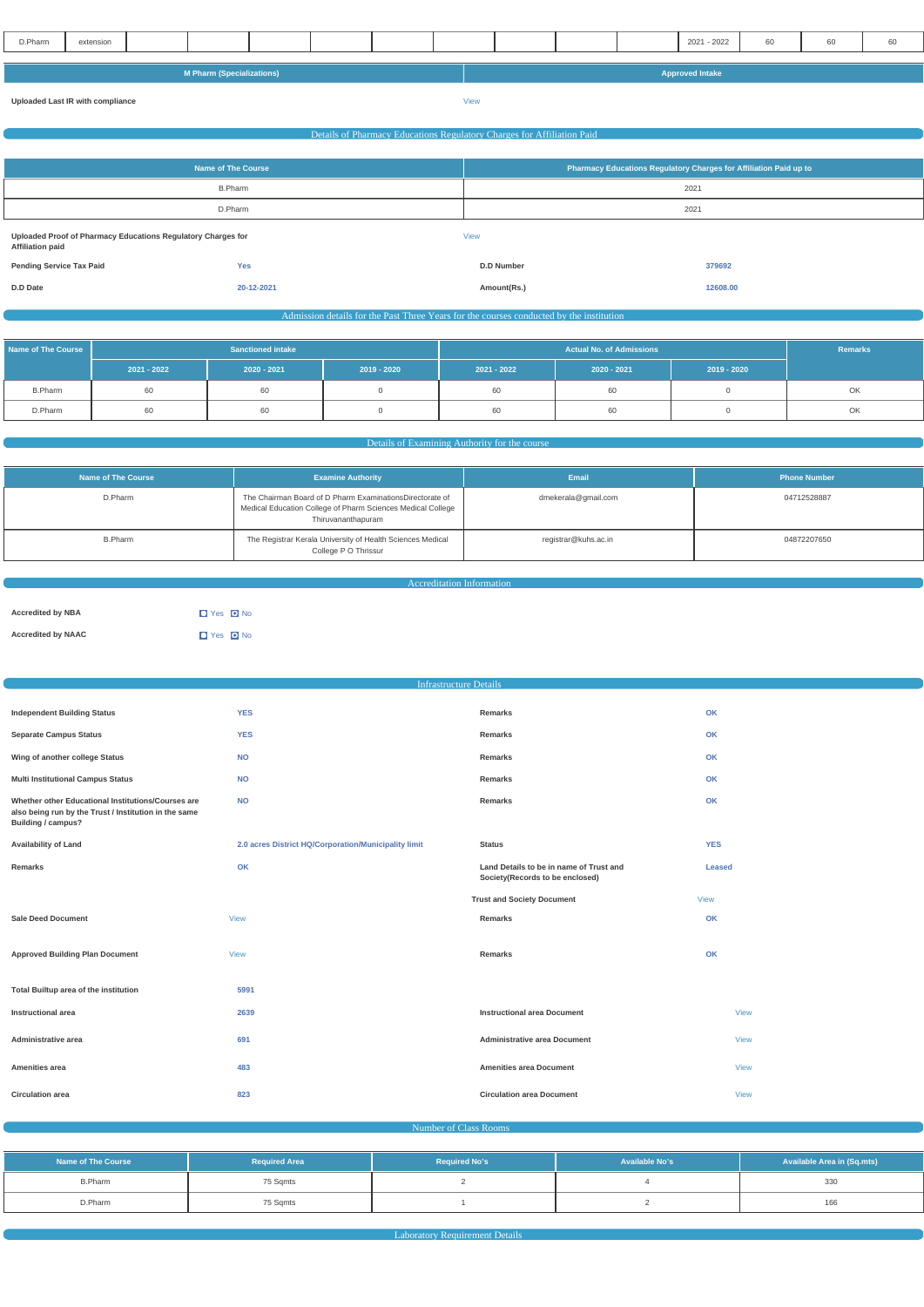| S.No | Total<br>courses   Intake<br>run by | No. of | Dept of<br><b>Pharmaceutics</b> |      | Dept of<br><b>Pharmaceutical</b><br><b>Chemistry</b> |              | Dept of<br>Pharmacology |      | Dept of<br>Pharmacognosy |      | Dept of Pharmacy<br><b>Practice</b> |             | Dept of<br><b>Pharmaceutics</b>                                                                                                                                                                                                        |      | Dept of<br><b>Pharmaceutical</b><br><b>Chemistry</b> |      | Dept of<br>Pharmacology |      | Dept of<br>Pharmacognosy |      | <b>Dept of Pharmacy</b><br><b>Practice</b> |      | <b>Total</b> |
|------|-------------------------------------|--------|---------------------------------|------|------------------------------------------------------|--------------|-------------------------|------|--------------------------|------|-------------------------------------|-------------|----------------------------------------------------------------------------------------------------------------------------------------------------------------------------------------------------------------------------------------|------|------------------------------------------------------|------|-------------------------|------|--------------------------|------|--------------------------------------------|------|--------------|
|      | the<br>Institution                  |        | Req                             | Avbl | Rea                                                  | <b>Avbl.</b> | Req                     | Avbl | Rea                      | Avbl | Req                                 | <b>Avbl</b> | No.Labs   No.Labs   No.Labs   No.Labs   No.Labs   No.Labs   No.Labs   No.Labs   No.Labs   No.Labs   No.Labs   Required Available Required Available Required Available Required Available Required Available Required Availabl<br>area | area | area                                                 | area | area                    | area | area                     | area | area                                       | area |              |
|      | B.Pharm                             | 60     | - 3                             |      |                                                      |              |                         |      |                          |      |                                     |             | 75                                                                                                                                                                                                                                     | 488  | 75                                                   | 439  | 75                      | 277  | 75                       | 87   | 75                                         | 82   | 12           |
|      | D.Pharm                             | 60     |                                 |      |                                                      |              |                         |      |                          |      |                                     |             |                                                                                                                                                                                                                                        |      |                                                      |      |                         |      |                          |      |                                            |      |              |

### Common Facilities

| <b>InfraStructure Details</b>                                                                          | <b>Requirement As per Norms</b>                                            | <b>Available No's</b> | <b>Available Area Sqmt's</b> |
|--------------------------------------------------------------------------------------------------------|----------------------------------------------------------------------------|-----------------------|------------------------------|
| Preparation Room for each lab (One room<br>can be shared by two labs, if it is in between<br>two labs) | 10 sq mts (minimum)                                                        | 8                     | 100                          |
| Area of the Machine Room                                                                               | 80-100 Sq.mts                                                              | $\mathbf{1}$          | 90                           |
| Central Instrumentation Room                                                                           | 80 Sq.mts with A/C                                                         | $\mathbf{1}$          | 90                           |
| Store Room - I                                                                                         | 1 (Area 100 Sq mts)                                                        | $\mathbf{1}$          | 90                           |
| Store Room - II (For Inflammable<br>chemicals)                                                         | 1 (Area 20 Sq mts)                                                         | $\mathbf{1}$          | 33                           |
| First aid room                                                                                         | 10 Sq.mts                                                                  | $\mathbf{1}$          | 22                           |
| Museum                                                                                                 | 50 Sq.mts                                                                  | $\mathbf{1}$          | 60                           |
| Animal house                                                                                           | 80 Sq.mts                                                                  | $\mathbf 0$           | $\overline{0}$               |
| Auditorium                                                                                             | 250 to 300 Seating capacities                                              | $\mathsf{O}\xspace$   | $\overline{1}$               |
| Seminar hall                                                                                           | 100 Seating capacity with AC facility                                      | $\mathbf{1}$          | 173                          |
| Herbal Garden (Desirable)                                                                              | Adequate Number of Medicinal Plants                                        | $\mathbf{1}$          | 50                           |
| Girl's Common Room (Essential)                                                                         | 60 Sq.mts                                                                  | $\mathbf{1}$          | 90                           |
| Boy's Common Room (Essential)                                                                          | 60 Sq.mts                                                                  | $\mathbf{1}$          | 82                           |
| Toilet Blocks for Boys                                                                                 | 0.8 Sq.mt/student                                                          | 3                     | 42                           |
| <b>Toilet Blocks for Girls</b>                                                                         | 0.8 Sq.mt/student                                                          | 3                     | 62                           |
| Drinking Water facility - Water Cooler<br>(Essential).                                                 |                                                                            | $\mathbf{1}$          | $\overline{2}$               |
| Boy's Hostel (Desirable)                                                                               | 9 Sq .mts / Room Single occupancy                                          | $\mathsf{O}\xspace$   | $\overline{0}$               |
| Gir's Hostel (Desirable)                                                                               | 9 Sq .mts / Room (single occupancy) 20 Sq mts / Room (triple<br>occupancy) | $\mathbf{1}$          | 4000                         |
| Power Backup Provision (Desirable)                                                                     |                                                                            | $\mathbf{1}$          | $\overline{1}$               |

## **Computer And Other Facilities**

| <b>Item Name</b>                 | Required                         | Available No. | <b>Available Area (in Sq mts)</b> |
|----------------------------------|----------------------------------|---------------|-----------------------------------|
| Computer Room for B.Pharm Course | 01 (Area 75 Sq mts)              |               | 84                                |
| Computer (Latest Configuration)  | 1 system for every 10 students   | 35            |                                   |
| Printers                         | 1 printer for every 10 computers |               |                                   |
| Multi Media Projector            | 01                               |               |                                   |
| Generator (5KVA)                 | 0 <sub>1</sub>                   |               | 50                                |

#### **Amenities Details**

| <b>Amenities (Desirable) Name</b>        | Requirement as per Norms (in area) | Available No. | Available Area (in Sq mts) |
|------------------------------------------|------------------------------------|---------------|----------------------------|
| Principal quarters                       | 80 Sq. mts                         | $\mathbf 0$   | $00\,$                     |
| Staff quarters                           | 16 x 80 Sq. mts                    |               | 600                        |
| Canteen                                  | 100 Sq. mts                        |               | 150                        |
| Parking Area for staff and students      |                                    |               | 100                        |
| <b>Bank Extension Counter</b>            |                                    | $\Omega$      | $00\,$                     |
| Co operative Stores                      |                                    |               | 00                         |
| <b>Guest House</b>                       | 80 Sq. mts                         | $\Omega$      | $00\,$                     |
| <b>Transport Facilities for students</b> |                                    |               | $\mathbf 0$                |
| Medical Facility (First Aid) Essential   |                                    |               | $\Omega$                   |

|                     |            | <b>LABORATORIES</b>       |            |
|---------------------|------------|---------------------------|------------|
|                     |            |                           |            |
| Gas supply          | <b>YES</b> | <b>Electricity supply</b> | <b>YES</b> |
| <b>Water supply</b> | <b>YES</b> |                           |            |

| Name of The Lab         | No Of Labs | Area of Lab(Sq.Mts) |
|-------------------------|------------|---------------------|
| PHARMACEUTICS           |            | 359                 |
| <b>MICROBIOLOGY</b>     |            | 129                 |
| PHARMACEUTICAL ANALYSIS |            | 88                  |
| PHARMACOGNOSY           |            | 175                 |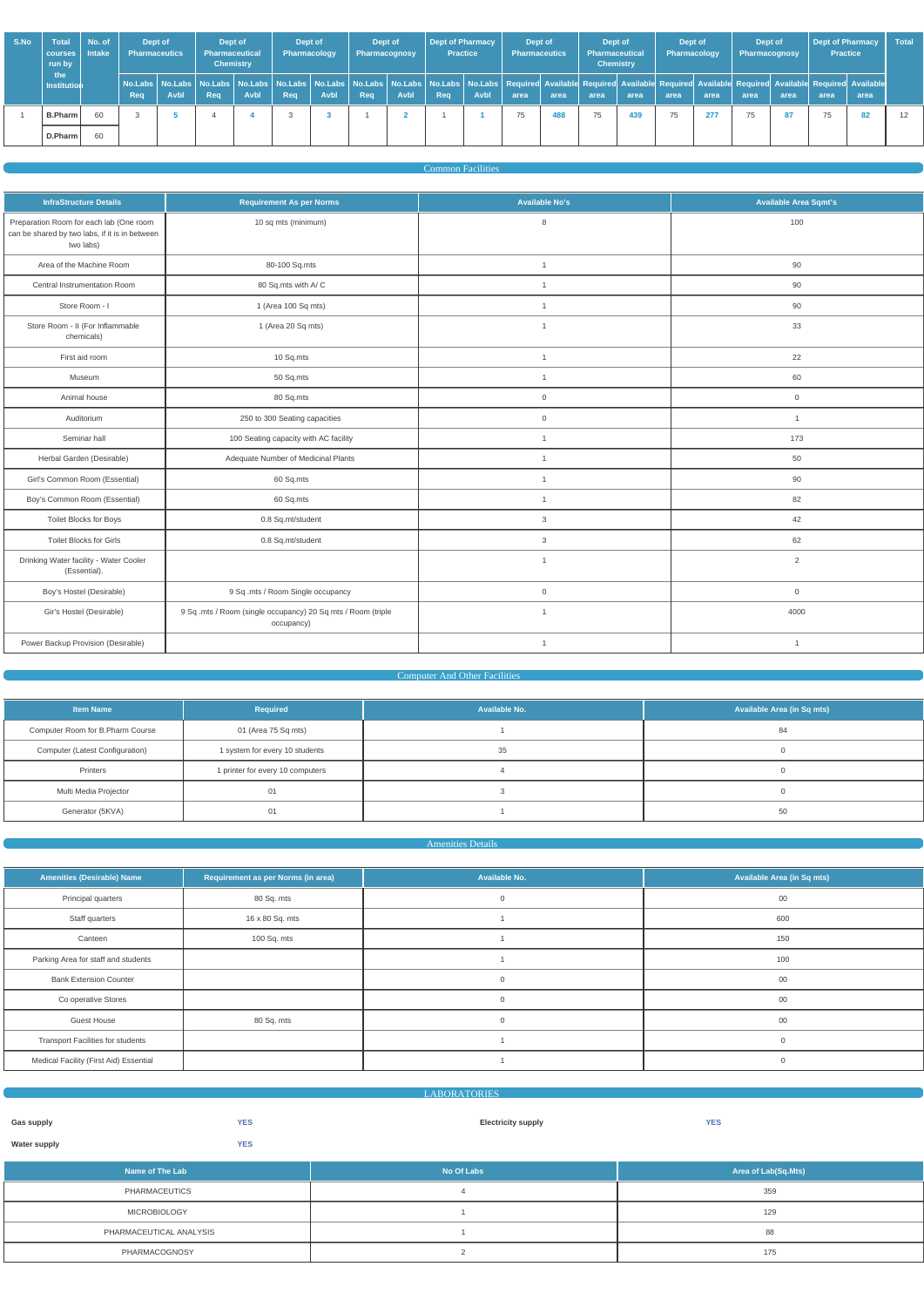| HUMAN ANATOMY PHYSIOLOGY  | 92  |
|---------------------------|-----|
| PHARMACOLOGY              | 185 |
| PHARMACEUTICAL CHEMISTRY  | 260 |
| <b>MACHINE ROOM</b>       | 91  |
| CENTRAL INSTRUMENT ROOM   | 90  |
| COMPUTER AND LANGUAGE LAB | 84  |
| <b>CENTRAL STORE</b>      | 90  |
| STORE FOR INFLAMMABLES    | 33  |
| PHARMACY PRACTICE         | 82  |
|                           |     |

# PHYSICAL INFRASTRUCTURE

| <b>Own Building</b> | <b>YES</b>                      | <b>Rented Building</b> | <b>NO</b>  |
|---------------------|---------------------------------|------------------------|------------|
| No. of Class rooms  | 6                               |                        |            |
|                     | <b>Administration area like</b> |                        |            |
| <b>Museum</b>       | <b>YES</b>                      | <b>Machine room</b>    | <b>YES</b> |
| Preparation room    | <b>YES</b>                      | Store room             | <b>YES</b> |
| Library             | <b>YES</b>                      | Principal room         | <b>YES</b> |
| Staff room          | <b>YES</b>                      |                        |            |

### **CURRICULUM**

| Name of The Course | <b>Sanctioned Intake</b> | <b>Student:Staff Ration Theory</b> | Student: Staff Ration Practical | <b>Examination Scheme</b> | <b>Date of Commencement</b> | <b>Date of Completion</b> |
|--------------------|--------------------------|------------------------------------|---------------------------------|---------------------------|-----------------------------|---------------------------|
| D.Pharm            |                          | 60:1                               | 30:2                            | annual                    | 15-10-2019                  | 09-03-2021                |
| <b>B.Pharm</b>     |                          | 60:1                               | 20:                             | semester                  | 15-07-2020                  | 20-10-2021                |

(Required ratio - Theory -> 60:1 and Practicals -> 20:1)

(If there are more than 20 students in a batch 2 staff members to be present provided the lab is spacious)

| Whether PCI curriculum is adopted?        | Yes |             |
|-------------------------------------------|-----|-------------|
| <b>Enclose Calendar of Events</b>         |     | <b>View</b> |
| <b>Enclose Time Table for all courses</b> |     | <b>View</b> |

### Whether the prescribed numbers of classes are being conducted as per PCI norms

| <b>Name of the Course</b> | <b>Semester</b> | Name of The Subject                                | <b>Theory</b>                           |                                        | <b>Practical</b>                        |                                        |                                         | <b>Tutorials</b>                |
|---------------------------|-----------------|----------------------------------------------------|-----------------------------------------|----------------------------------------|-----------------------------------------|----------------------------------------|-----------------------------------------|---------------------------------|
|                           |                 |                                                    | <b>Prescribed No of</b><br><b>Hours</b> | <b>No of Hours</b><br><b>Conducted</b> | <b>Prescribed No of</b><br><b>Hours</b> | <b>No of Hours</b><br><b>Conducted</b> | <b>Prescribed No of</b><br><b>Hours</b> | No of Hours<br><b>Conducted</b> |
| 1 B.Pharm                 |                 |                                                    |                                         |                                        |                                         |                                        |                                         |                                 |
|                           | $\overline{1}$  | Human Anatomy & Physiology                         | 45                                      | 48                                     | 60                                      | 72                                     | 15                                      | 10                              |
|                           | $\overline{1}$  | Pharmaceutical Analysis - I                        | 45                                      | 53                                     | 60                                      | 64                                     | 15                                      | 17                              |
|                           | $\overline{1}$  | Pharmaceutics-I                                    | 45                                      | 59                                     | 60                                      | 60                                     | 15                                      | 12                              |
|                           | $\overline{1}$  | Pharmaceutical Inorganic Chemistry                 | 45                                      | 60                                     | 60                                      | 60                                     | 15                                      | $\overline{5}$                  |
|                           | $\overline{1}$  | Communication skills                               | 30                                      | 30                                     | 30                                      | 30                                     | $\overline{0}$                          |                                 |
|                           | $\overline{1}$  | Remedial Biology                                   | 30                                      | 30                                     | 30                                      | 30                                     | $\overline{0}$                          |                                 |
|                           | $\overline{1}$  | <b>Remedial Mathematics</b>                        | 30                                      | $30\,$                                 | $\mathsf{O}\xspace$                     | $\mathsf{O}\xspace$                    | $\overline{0}$                          |                                 |
|                           | $\overline{2}$  | Human Anatomy and Physiology - II                  | 45                                      | 15                                     | 60                                      | 20                                     | 15                                      | $\overline{4}$                  |
|                           | $\overline{2}$  | Pharmaceutical Organic Chemistry - I               | 45                                      | 17                                     | 60                                      | 20                                     | 15                                      | $\overline{4}$                  |
|                           | $\overline{2}$  | Biochemistry                                       | 45                                      | 13                                     | 60                                      | 20                                     | 15                                      | $5\phantom{.0}$                 |
|                           | $\overline{2}$  | Pathophysiology                                    | 45                                      | 12                                     | $\mathbf 0$                             | $\mathsf{O}$                           | 15                                      | $\mathbf{3}$                    |
|                           | 2               | <b>Computer Applications in Pharmacy</b>           | 45                                      | $5\overline{)}$                        | 30                                      | $\overline{4}$                         | $\overline{0}$                          |                                 |
|                           | $\overline{2}$  | Environmental sciences                             | 45                                      | 12                                     | $\boldsymbol{0}$                        | $\mathsf{O}\xspace$                    | $\overline{0}$                          |                                 |
| 2 B.Pharm                 |                 |                                                    |                                         |                                        |                                         |                                        |                                         |                                 |
|                           | $\mathbf{3}$    | Pharmaceutical Organic Chemistry II                | 45                                      | $\overline{0}$                         | 60                                      | $\mathsf{O}\xspace$                    | 15                                      | $\mathsf{O}\xspace$             |
|                           | $\mathbf{3}$    | Physical Pharmaceutics I                           | 45                                      | $\overline{0}$                         | 60                                      | $\mathsf{O}$                           | 15                                      | $\overline{0}$                  |
|                           | $\mathbf{3}$    | Pharmaceutical Microbiology                        | 45                                      | $\overline{0}$                         | 60                                      | $\mathsf{O}\xspace$                    | 15                                      | $\overline{0}$                  |
|                           | $\mathbf{3}$    | Pharmaceutical Engineering                         | 45                                      | $\overline{0}$                         | 60                                      | $\mathsf{O}\xspace$                    | 15                                      | $\mathbf 0$                     |
|                           | $\overline{4}$  | Pharmaceutical Organic Chemistry - III             | 45                                      | 53                                     | $\overline{0}$                          | $\mathbf 0$                            | 15                                      | $5\phantom{.0}$                 |
|                           | $\overline{4}$  | Medicinal Chemistry - I                            | 45                                      | 55                                     | 60                                      | 40                                     | 15                                      | 10                              |
|                           | $\overline{4}$  | Physical Pharmaceutics - II                        | $45\,$                                  | $45\,$                                 | 60                                      | 44                                     | $15\,$                                  | 12                              |
|                           | $\overline{4}$  | Pharmacology - I                                   | 45                                      | 56                                     | 60                                      | 64                                     | 15                                      | 11                              |
|                           | $\overline{4}$  | Pharmacognosy and Phytochemistry -<br>$\mathbf{L}$ | 45                                      | 46                                     | 60                                      | 40                                     | 15                                      | $6\,$                           |
| 3 B.Pharm                 |                 |                                                    |                                         |                                        |                                         |                                        |                                         |                                 |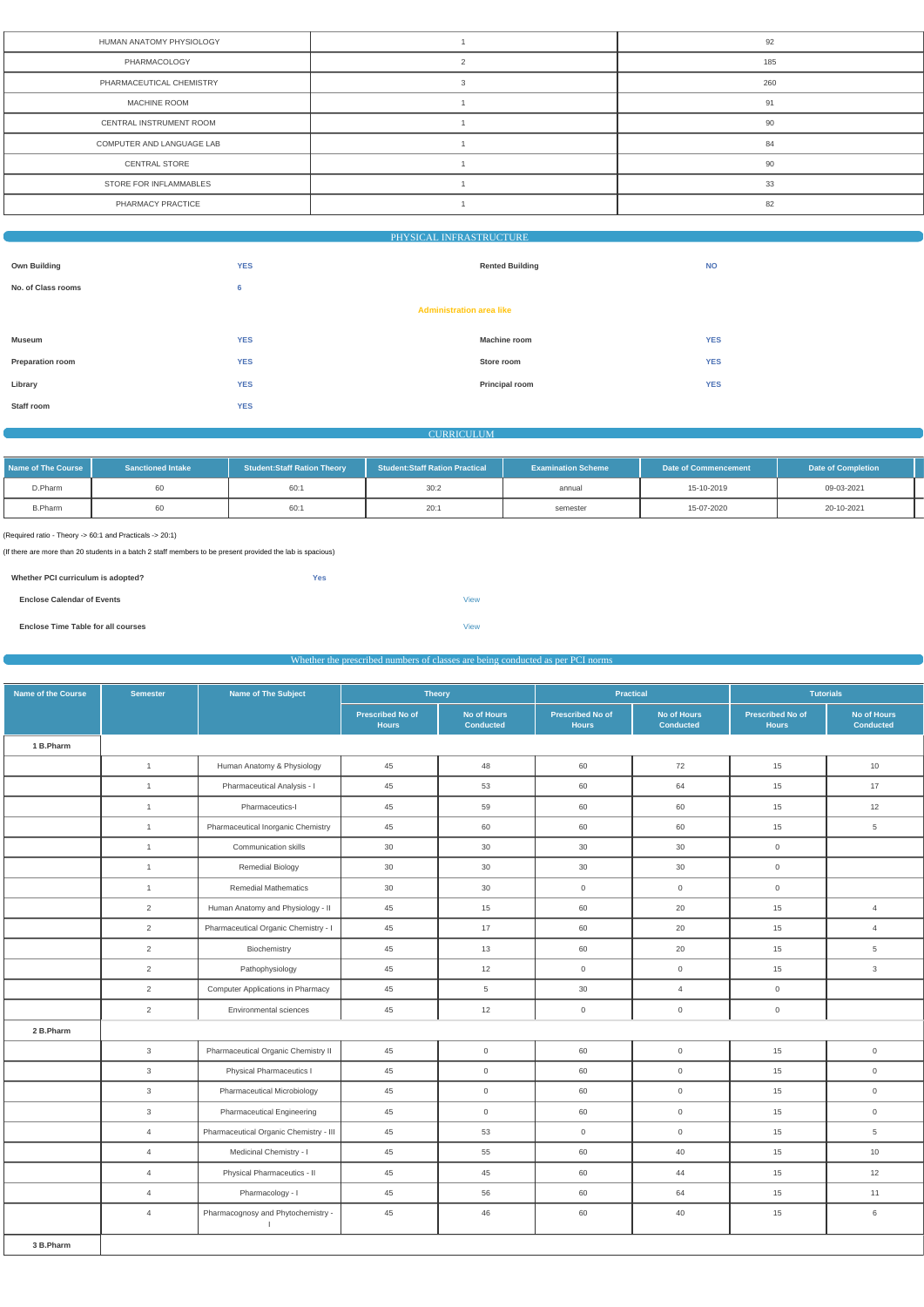|           | $5\phantom{.0}$ | Medicinal Chemistry - II                          | 45                  | 49                  | $\overline{0}$      | $\overline{0}$      | 15                             | 11                  |
|-----------|-----------------|---------------------------------------------------|---------------------|---------------------|---------------------|---------------------|--------------------------------|---------------------|
|           | $5\phantom{.0}$ | Industrial Pharmacy - I                           | 45                  | 53                  | 60                  | 32                  | 15                             | $\bf8$              |
|           | $5\phantom{.0}$ | Pharmacology - II                                 | 45                  | 66                  | 60                  | 76                  | 15                             | 14                  |
|           | $5\phantom{.0}$ | Pharmacognosy and<br>Phytochemistry - II          | 45                  | 43                  | 60                  | 56                  | 15                             | 10                  |
|           | $\overline{5}$  | Pharmaceutical<br>Jurisprudence                   | 45                  | 51                  | $\mathsf{O}\xspace$ | $\mathsf{O}\xspace$ | 15                             | 10                  |
|           | 6               | Medicinal Chemistry - III                         | 45                  | $\overline{2}$      | 60                  | $\overline{0}$      | 15                             | $\overline{0}$      |
|           | 6               | Pharmacology - III                                | 45                  | $\overline{2}$      | 60                  | $\overline{0}$      | 15                             | $\mathsf{O}$        |
|           | $6\,$           | Herbal Drug Technology                            | 45                  | $\overline{2}$      | 60                  | $\overline{0}$      | 15                             | $\mathsf{O}\xspace$ |
|           | 6               | Biopharmaceutics and<br>Pharmacokinetics          | 45                  | $\overline{2}$      | $\overline{0}$      | $\overline{0}$      | 15                             | $\mathsf{O}\xspace$ |
|           | 6               | Pharmaceutical<br>Biotechnology                   | 45                  | $\overline{2}$      | $\mathsf{O}\xspace$ | $\overline{0}$      | 15                             | $\mathsf{O}\xspace$ |
|           | $6\phantom{.}6$ | <b>Quality Assurance</b>                          | 45                  | $\overline{2}$      | $\overline{0}$      | $\overline{0}$      | 15                             | $\mathsf{O}\xspace$ |
| 4 B.Pharm |                 |                                                   |                     |                     |                     |                     |                                |                     |
|           | $\overline{7}$  | Instrumental Methods of<br>Analysis               | 45                  | $\mathsf{O}\xspace$ | 60                  | $\overline{0}$      | 15                             | $\mathsf{O}\xspace$ |
|           | $\overline{7}$  | Industrial Pharmacy - II                          | 45                  | $\mathsf{O}$        | $\overline{0}$      | $\overline{0}$      | 15                             | $\overline{0}$      |
|           | $\overline{7}$  | <b>Pharmacy Practice</b>                          | 45                  | $\overline{0}$      | $\overline{0}$      | $\overline{0}$      | 15                             | $\mathsf 0$         |
|           | $\overline{7}$  | Novel Drug Delivery<br>System                     | 45                  | $\mathsf{O}\xspace$ | $\mathsf{O}\xspace$ | $\mathsf{O}\xspace$ | 15                             | $\mathsf{O}\xspace$ |
|           | $\overline{7}$  | Practice School                                   | $\mathsf{O}\xspace$ | $\overline{0}$      | 180                 | $\overline{0}$      | $\overline{0}$                 |                     |
|           | $\,8\,$         | <b>Biostatistics and Research</b><br>Methodology  | 45                  | $\mathsf{O}\xspace$ | $\mathsf{O}\xspace$ | $\mathsf{O}\xspace$ | 15                             | $\mathsf{O}\xspace$ |
|           | $\,8\,$         | Social and Preventive<br>Pharmacy                 | 45                  | $\mathsf{O}\xspace$ | $\mathsf{O}\xspace$ | $\overline{0}$      | 15                             | $\mathsf{O}\xspace$ |
|           | 8               | Pharma Marketing<br>Management                    | 45                  | $\mathsf{O}$        | $\mathbb O$         | $\mathbb O$         | $\mathbb O$                    |                     |
|           | $\,8\,$         | Pharmaceutical<br>Regulatory Science              | 45                  | $\mathsf{O}\xspace$ | $\mathsf{O}\xspace$ | $\overline{0}$      | $\overline{0}$                 |                     |
|           | 8               | Pharmacovigilance                                 | 45                  | $\overline{0}$      | $\overline{0}$      | $\overline{0}$      | $\overline{0}$                 |                     |
|           | $\,8\,$         | Quality Control and<br>Standardization of Herbals | 45                  | $\mathsf{O}\xspace$ | $\mathsf{O}\xspace$ | $\overline{0}$      | $\overline{0}$                 |                     |
|           | 8               | Computer Aided Drug<br>Design                     | 45                  | $\overline{0}$      | $\mathsf{O}\xspace$ | $\overline{0}$      | $\overline{0}$                 |                     |
|           | 8               | Cell and Molecular Biology                        | 45                  | $\mathsf{O}\xspace$ | $\mathsf{O}\xspace$ | $\overline{0}$      | $\overline{0}$                 |                     |
|           | 8               | Cosmetic Science                                  | 45                  | $\overline{0}$      | $\overline{0}$      | $\overline{0}$      | $\overline{0}$                 |                     |
|           | $\,8\,$         | Experimental<br>Pharmacology                      | 45                  | $\mathsf{O}\xspace$ | $\mathsf{O}\xspace$ | $\overline{0}$      | $\mathsf{O}$                   |                     |
|           | $\,8\,$         | Advanced Instrumentation<br>Techniques            | 45                  | $\mathsf{O}\xspace$ | $\mathsf{O}\xspace$ | $\overline{0}$      | $\overline{0}$                 |                     |
|           | $\,8\,$         | Dietary Supplements and<br>Nutraceuticals         | 45                  | $\overline{0}$      | $\mathsf{O}\xspace$ | $\overline{0}$      | $\overline{0}$                 |                     |
|           | $\,8\,$         | Project Work                                      | $\boldsymbol{0}$    | $\mathsf{O}\xspace$ | 180                 | $\overline{0}$      | $\mathsf{O}$                   |                     |
| 1 D.Pharm |                 |                                                   |                     |                     |                     |                     |                                |                     |
|           |                 | Pharmaceutics-I                                   | 75                  | 90                  | 100                 | 60                  | $\mathsf{O}$                   |                     |
|           |                 | Pharmaceutical<br>Chemistry-I                     | 75                  | 92                  | 75                  | 45                  | $\overline{0}$                 |                     |
|           |                 | Pharmacognosy                                     | 75                  | 80                  | 75                  | 48                  | $\overline{0}$                 |                     |
|           |                 | Biochemistry & Clinical<br>Pathology              | 50                  | 76                  | 75                  | 54                  | $\overline{0}$                 |                     |
|           |                 | Human Anatomy &<br>Physiology                     | 75                  | 78                  | 50                  | 27                  | $\overline{0}$                 |                     |
|           |                 | Health Education &<br>Community Pharmacy          | 50                  | 58                  | $\mathbf 0$         | $\mathsf{O}\xspace$ | $\overline{0}$                 |                     |
| 2 D.Pharm |                 | Pharmaceutics-II                                  | 75                  | 37                  | 100                 | 21                  |                                |                     |
|           |                 | Pharmaceutical Chemistry-                         | 75                  | 37                  | 75                  | 21                  | $\overline{0}$<br>$\mathsf{O}$ |                     |
|           |                 | $\mathbf{II}$<br>Pharmacology &<br>Toxicology     | 75                  | 35                  | 50                  | 12                  | $\mathsf{O}\xspace$            |                     |
|           |                 | Pharmaceutical<br>Jurisprudence                   | 50                  | 22                  | $\mathsf{O}\xspace$ | $\mathsf{O}\xspace$ | $\mathbb O$                    |                     |
|           |                 | Drug Store and Business<br>Management             | 75                  | 42                  | $\mathsf{O}\xspace$ | $\mathsf{O}$        | $\overline{0}$                 |                     |
|           |                 | Hospital and Clinical                             | 75                  | 38                  | 50                  | 12                  | $\mathsf{O}$                   |                     |
|           |                 | Pharmacy                                          |                     |                     |                     |                     |                                |                     |

| <b>Accepted Faculties</b> |  |  |
|---------------------------|--|--|
|                           |  |  |

|      |                  |              | <b>Department</b> |                                                                   |  |                       | Pharmacist                      | <b>Validity of</b> |       |
|------|------------------|--------------|-------------------|-------------------------------------------------------------------|--|-----------------------|---------------------------------|--------------------|-------|
| S.No | <b>Full Name</b> | <b>Email</b> | <b>Name</b>       | Qualification   Teaching Experience Date of Joining   Designation |  | <b>Example Mobile</b> | Registration No.   Registration |                    | Photo |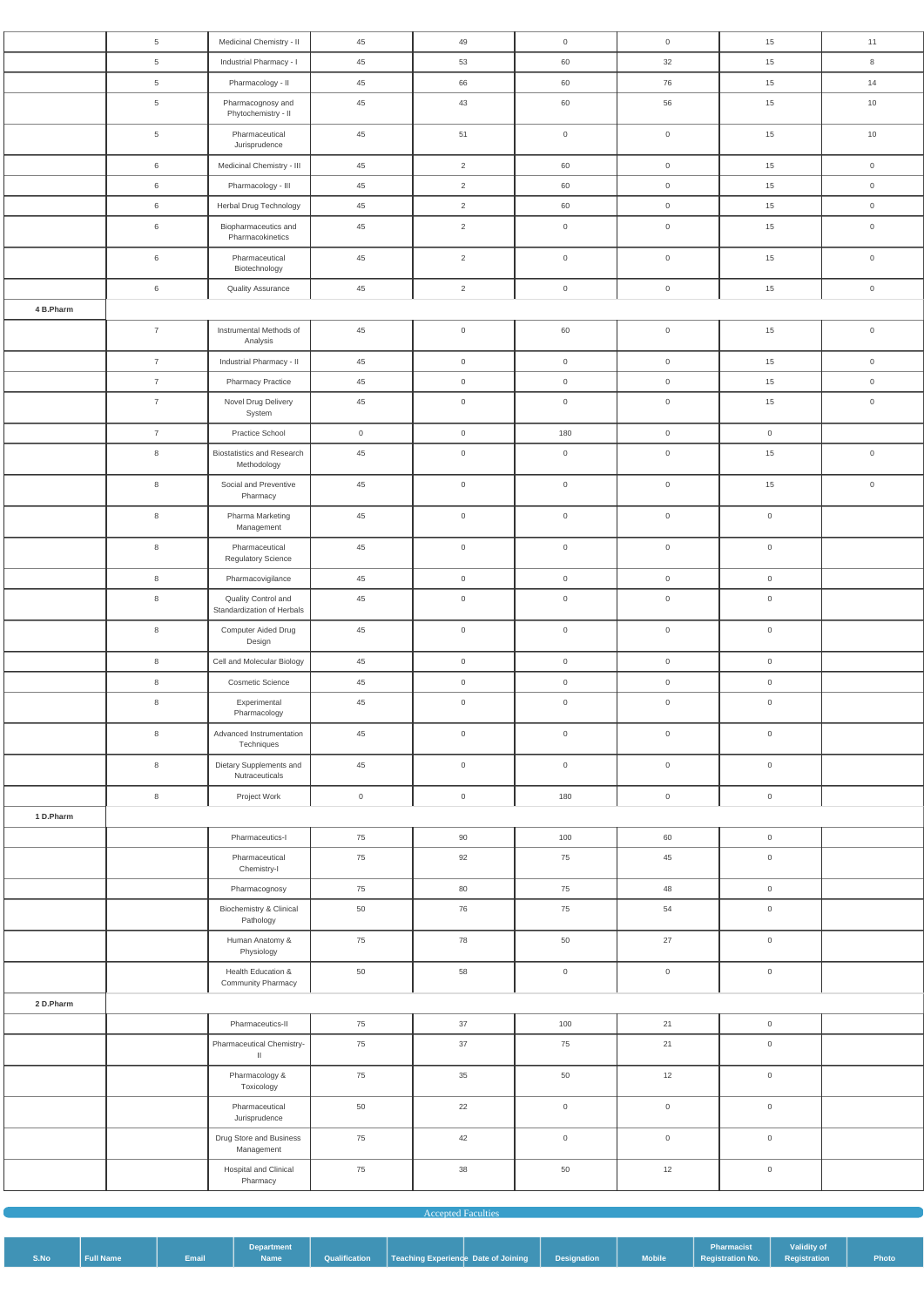| $\overline{1}$  |                                       | ABY A MATHEW ebymathew18@gmail.com Dept of       | Pharmacology                           | B.Pharm, D.Pharm,<br>M.Pharm<br>Pharmacology         | 5 years 10 mons<br>23 days  | 01-02-2016 | <b>Assistant Professor</b> | 37517 | 31-12-2019 | 8129742350 |  |
|-----------------|---------------------------------------|--------------------------------------------------|----------------------------------------|------------------------------------------------------|-----------------------------|------------|----------------------------|-------|------------|------------|--|
| $\overline{2}$  | AMBILY P G                            | ambilysaneesh7@gmail.comDept of                  | Pharmaceutical<br>Chemistry            | B.Pharm, M.Pharm<br>Pharmaceutical<br>Chemistry      | 18 days                     | 06-12-2021 | Lecturer                   | 68040 | 31-05-2024 | 8848106431 |  |
| $\mathbf{3}$    | Anitha Varghese                       | anithasanthome@gmail.comDept of                  | Pharmaceutical<br>Chemistry            | <b>B.Pharm</b>                                       | 32 years 10 mons<br>19 days | 01-02-1986 | Senior Lecturer            | 9327  | 01-12-2019 | 9446087676 |  |
| $\overline{4}$  |                                       | ATHULYA PETER athulyaneeelankavil@gmail.dompt of | Pharmaceutical<br>Chemistry            | <b>B.Pharm</b>                                       | 25 days                     | 29-11-2021 | Lecturer                   | 69643 | 19-10-2024 | 9947950074 |  |
| $5\phantom{.0}$ | <b>BINDU KOONAN</b><br><b>DEVASSY</b> | srkarunaudaya@gmail.com Dept of                  | Pharmacology                           | B.Pharm, D.Pharm,<br>M.Pharm<br>Pharmacology         | 17 years 42 days            | 03-06-2013 | Assistant Professor        | 27348 | 31-12-2019 | 9446940187 |  |
| 6               | <b>GAYATRI R</b><br>PANICKER          | gayatrirpanicker@gmail.comDept of                | Pharmacology                           | B.Pharm, M.Pharm<br>Pharmacology                     | 5 years 29 days             | 01-08-2017 | <b>Assistant Professor</b> | 60519 | 31-12-2019 | 7023434713 |  |
| $\overline{7}$  | <b>HIMA DAVIS</b>                     | himadavis96@gmail.com                            | Dept of<br>Pharmaceutics               | B.Pharm, M.Pharm<br>Pharmaceutics                    | 1 mon 23 days               | 01-11-2021 | Lecturer                   | 65136 | 31-12-2021 | 9496691277 |  |
| 8               | JINU ISAAC                            | jinuisaac81@yahoo.co.in Dept of                  | Pharmaceutics                          | B.Pharm, M.Pharm<br>Pharmaceutics,<br>PhD            | 16 years 9 mons<br>68 days  | 09-07-2007 | Professor                  | 30566 | 01-12-2019 | 9446819908 |  |
| 9               | JOHN JOSEPH                           | johnjosn@yahoo.co.in                             | Dept of<br>Pharmaceutical<br>Chemistry | B.Pharm, M.Pharm<br>Pharmaceutical<br>Chemistry, PhD | 30 years 5 mons<br>155 days | 09-01-2017 | Principal                  | 23870 | 01-12-2019 | 9846168636 |  |

| 10 | JOOLY KURIEN      | joolykurien@gmail.com            | Dept of<br>Pharmaceutics | B.Pharm, M.Pharm<br>Industrial<br>Pharmacy | 10 years 1 mon 22<br>days | 02-11-2011 | <b>Assistant Professor</b> | 25715 | 31-12-2019 | 8547522587 |  |
|----|-------------------|----------------------------------|--------------------------|--------------------------------------------|---------------------------|------------|----------------------------|-------|------------|------------|--|
| 11 | MANEESHA<br>PETER | maneeshapeter7@grnail.comDept of | Pharmacology             | B.Pharm, M.Pharm<br>Pharmacology           | 1 year 1 mon 22<br>days   | 02-11-2020 | Lecturer                   | 67100 | 31-12-2021 | 9562747062 |  |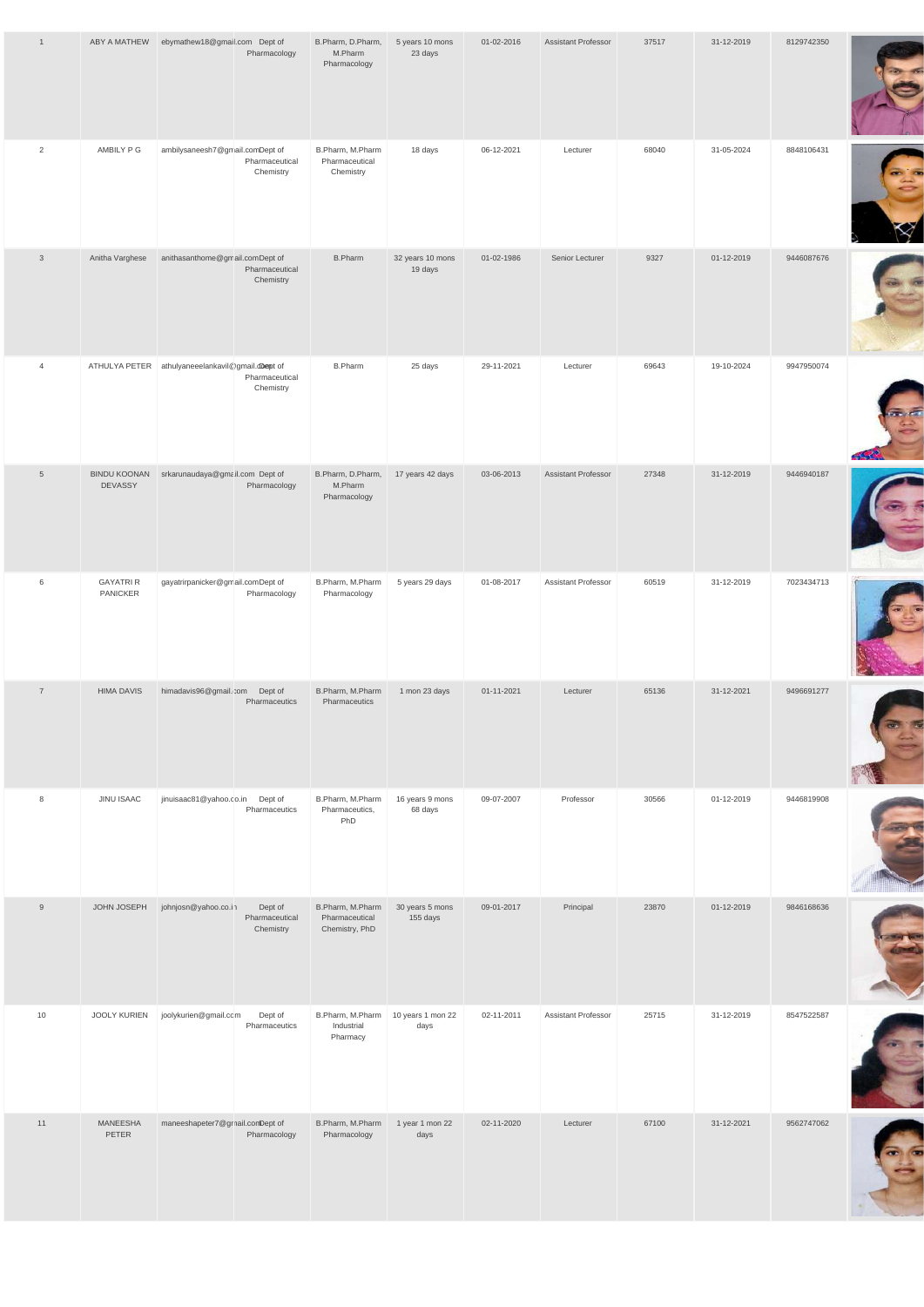| 12 | Mary Sebastian  | mary1minu@gmail.com                              | Dept of<br>Pharmacognosy               | B.Pharm, M.Pharm<br>Pharmacognosy                                | 8 years 2 mons 1<br>day     | 23-10-2013 | <b>Assistant Professor</b> | 39344 | 01-12-2019 | 9497382582 |  |
|----|-----------------|--------------------------------------------------|----------------------------------------|------------------------------------------------------------------|-----------------------------|------------|----------------------------|-------|------------|------------|--|
| 13 | REJIN JOSE      | joserejin@gmail.com                              | Dept of<br>Pharmaceutics               | B.Pharm, M.Pharm<br>Pharmaceutics                                | 8 years 8 mons 7<br>days    | 17-04-2013 | Assistant Professor        | 41171 | 31-12-2019 | 9495784772 |  |
| 14 |                 | Remya Dev Renjith remyadev1987@gmail.com Dept of | Pharmacognosy                          | B.Pharm, M.Pharm<br>Pharmacognosy                                | 5 years 4 mons 46<br>days   | 06-10-2021 | Associate<br>Professor     | 45756 | 31-12-2019 | 9886619069 |  |
| 15 | REVATHY E B     | revathyeb27@gmail.com Dept of                    | Pharmacognosy                          | M.Pharm<br>Pharmacognosy                                         | 4 years 9 mons 77<br>days   | 01-10-2021 | Assistant Professor        | 45623 | 31-12-2019 | 8547404166 |  |
| 16 |                 | RONALD PETER ronaldthekkanath@gmail.corDept of   | Pharmaceutics                          | B.Pharm, M.Pharm<br>Pharmaceutics                                | 7 years 6 mons 41<br>days   | 26-07-2018 | <b>Assistant Professor</b> | 43063 | 31-12-2019 | 9745144100 |  |
| 17 | Sojimol K Johny | sojielizabeth@gmail.com Dept of                  | Pharmaceutical<br>Chemistry            | B.Pharm, M.Pharm<br>Pharmaceutical<br>Analysis                   | 8 years 22 days             | 22-07-2019 | <b>Assistant Professor</b> | 36373 | 12-12-2019 | 9947753370 |  |
| 18 | SONY JACOB K    | sonyivin@gmail.com                               | Dept of<br>Pharmaceutical<br>Chemistry | B.Pharm, D.Pharm,<br>M.Pharm<br>Pharmaceutical<br>Chemistry, PhD | 10 years 11 mons<br>60 days | 01-01-2021 | Associate<br>Professor     | 27065 | 01-12-2019 | 9446087676 |  |

|      |                     |                      | <b>Faculty Workload</b>    |                              |      |                                       |                                           |                          |            |
|------|---------------------|----------------------|----------------------------|------------------------------|------|---------------------------------------|-------------------------------------------|--------------------------|------------|
|      |                     |                      |                            |                              |      |                                       |                                           |                          |            |
|      |                     |                      |                            |                              |      |                                       | <b>Theory</b><br>(Number<br><sub>of</sub> | Practical                |            |
|      |                     |                      |                            |                              |      |                                       | <b>Hours</b><br>per                       | (Number<br><sub>of</sub> |            |
|      |                     |                      |                            |                              |      |                                       | week                                      | <b>Hours</b>             |            |
| S.No | <b>Faculty Name</b> | <b>Department</b>    | <b>Designation</b>         | Academic<br>Course   Session | Year | <b>Subject</b>                        | including<br>tutorials) week)             | per                      | Remarks    |
|      | <b>ABY A MATHEW</b> | Dept of Pharmacology | <b>Assistant Professor</b> | D.Pharm 2019-2020            |      | Human Anatomy & Physiology            | 3                                         | 9                        | <b>NIL</b> |
|      |                     | Dept of Pharmacology | <b>Assistant Professor</b> | D.Pharm 2019-2020            |      | Health Education & Community Pharmacy |                                           | $\mathbf 0$              | <b>NIL</b> |

| Dept of Pharmacology | <b>Assistant Professor</b> | D.Pharm 2021-2022   |  | Human Anatomy & Physiology        | $\overline{2}$ | $\overline{0}$ | <b>NIL</b>                  |
|----------------------|----------------------------|---------------------|--|-----------------------------------|----------------|----------------|-----------------------------|
| Dept of Pharmacology | <b>Assistant Professor</b> | B.Pharm 2021-2022 1 |  | Human Anatomy & Physiology        | 2              | $\overline{0}$ | <b>NIL</b>                  |
| Dept of Pharmacology | <b>Assistant Professor</b> | D.Pharm 2022-2023 1 |  | Human Anatomy & Physiology        |                | -3             | <b>FIRST</b><br><b>YEAR</b> |
| Dept of Pharmacology | <b>Assistant Professor</b> | B.Pharm 2022-2023 1 |  | Pathophysiology                   | 3              |                | <b>SECOND</b><br><b>SEM</b> |
| Dept of Pharmacology | <b>Assistant Professor</b> | B.Pharm 2022-2023 1 |  | Human Anatomy and Physiology - II | $\overline{2}$ |                | <b>SECOND</b><br><b>SEM</b> |
| Dept of Pharmacology | <b>Assistant Professor</b> | D.Pharm 2019-2020 2 |  | Pharmacology & Toxicology         | 2              | $\Omega$       | <b>NIL</b>                  |
| Dept of Pharmacology | <b>Assistant Professor</b> | B.Pharm 2019-2020 1 |  | Human Anatomy & Physiology        |                | $\overline{0}$ | <b>NIL</b>                  |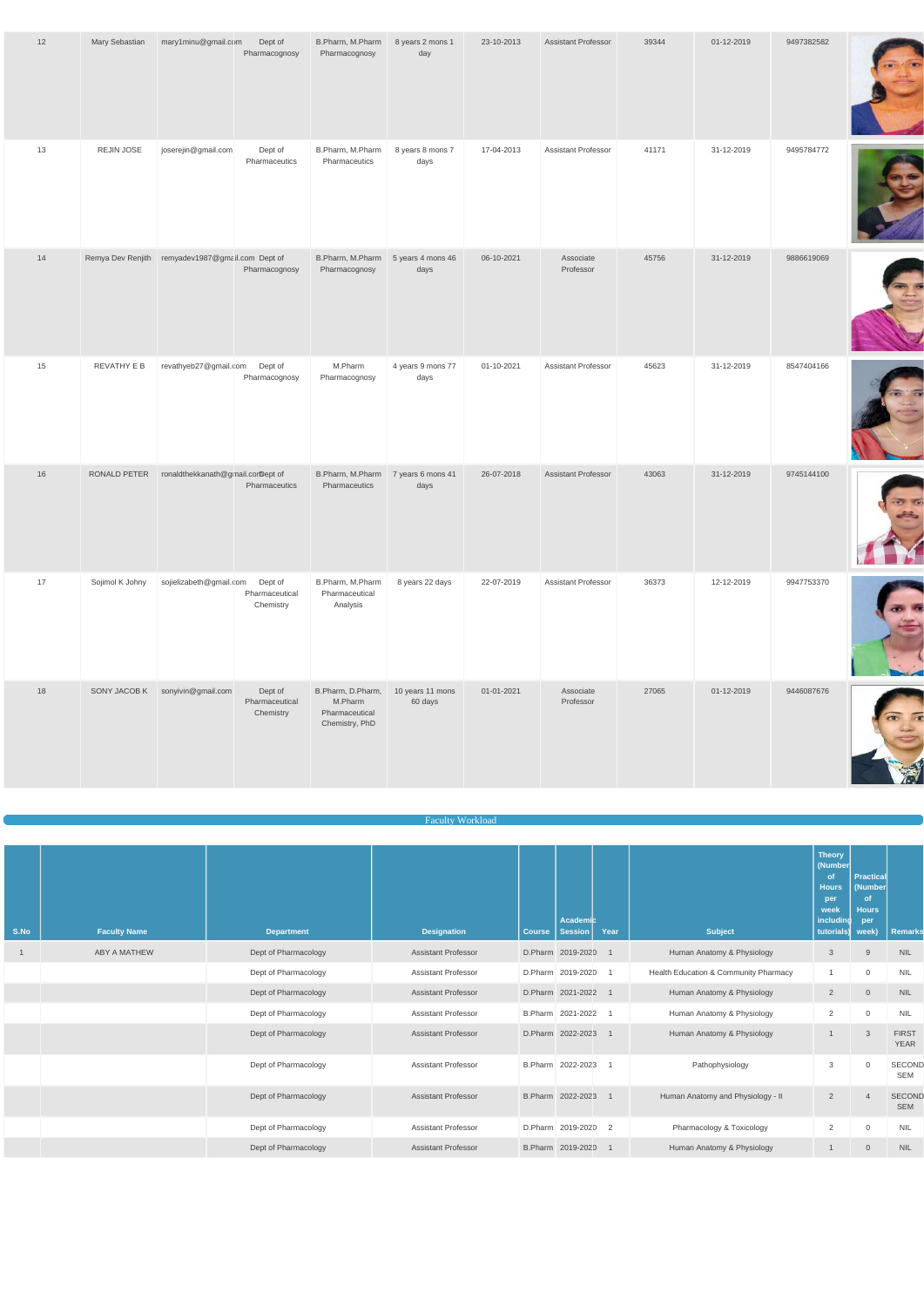| $\overline{2}$ | AMBILY P G                            | Dept of<br>Pharmaceutical<br>Chemistry | Lecturer                   | <b>B.Pharm</b> | 2022-2023 | $\overline{1}$ | Biochemistry                                | $\overline{2}$ | 6                   | THEORY CLASSES<br>2HOURS PER<br>WEEKAND<br>PRACTICALS 6<br><b>HOURS PER WEEK</b> |
|----------------|---------------------------------------|----------------------------------------|----------------------------|----------------|-----------|----------------|---------------------------------------------|----------------|---------------------|----------------------------------------------------------------------------------|
|                |                                       | Dept of<br>Pharmaceutical<br>Chemistry | Lecturer                   | <b>B.Pharm</b> | 2022-2023 | $\mathbf{1}$   | Pharmaceutical<br>Inorganic Chemistry       | $\overline{2}$ | 6                   | THEORY CLASSES<br>2HOURS PER WEEK<br>AND PRACTICALS 6<br>HOURS PER WEEK          |
| $\mathbf{3}$   | Anitha Varghese                       | Dept of<br>Pharmaceutical<br>Chemistry | Senior Lecturer            | D.Pharm        | 2019-2020 | $\overline{1}$ | Pharmaceutical<br>Chemistry-I               | $\mathbf{3}$   | $5\phantom{.0}$     | Pharmaceutical<br>chemistry 1 a Theory<br>and Practical                          |
|                |                                       | Dept of<br>Pharmaceutical<br>Chemistry | Senior Lecturer            | D.Pharm        | 2021-2022 | $\overline{1}$ | Pharmaceutical<br>Chemistry-I               | 3              | $5\phantom{.0}$     | diploma                                                                          |
|                |                                       | Dept of<br>Pharmaceutical<br>Chemistry | Senior Lecturer            | D.Pharm        | 2019-2020 | $\overline{2}$ | Pharmacology &<br>Toxicology                | $\mathbf{3}$   | $\mathbf{3}$        | Pharmacology<br>Theory and Practical                                             |
|                |                                       | Dept of<br>Pharmaceutical<br>Chemistry | Senior Lecturer            | D.Pharm        | 2021-2022 | 2              | Pharmacology &<br>Toxicology                | 2              | $\mathsf 0$         | diploma                                                                          |
| $\overline{4}$ | <b>ATHULYA PETER</b>                  | Dept of<br>Pharmaceutical<br>Chemistry | Lecturer                   | D.Pharm        | 2022-2023 | 2              | Pharmaceutical<br>Chemistry-II              | $\mathbf{3}$   | $\mathbf{3}$        | <b>TEACHING AT 3</b><br><b>HOURS</b>                                             |
| 5              | <b>BINDU KOONAN</b><br><b>DEVASSY</b> | Dept of<br>Pharmacology                | <b>Assistant Professor</b> | <b>B.Pharm</b> | 2019-2020 | $\overline{1}$ | Human Anatomy &<br>Physiology               | 3              | $\overline{4}$      | <b>NIL</b>                                                                       |
|                |                                       | Dept of<br>Pharmacology                | <b>Assistant Professor</b> | D.Pharm        | 2019-2020 | $\overline{2}$ | <b>Hospital and Clinical</b><br>Pharmacy    | $\mathbf{3}$   | $\mathbf{3}$        | $\ensuremath{\mathsf{NIL}}$                                                      |
| 6              | <b>GAYATRI R</b><br>PANICKER          | Dept of<br>Pharmacology                | <b>Assistant Professor</b> | <b>B.Pharm</b> | 2021-2022 | 2              | Pharmacology - I                            | 3              | $\mathsf 0$         | Nil                                                                              |
|                |                                       | Dept of<br>Pharmacology                | <b>Assistant Professor</b> | D.Pharm        | 2021-2022 | $\overline{2}$ | Pharmacology &<br>Toxicology                | $\overline{2}$ | $\mathsf{O}\xspace$ | Nil                                                                              |
|                |                                       | Dept of<br>Pharmacology                | <b>Assistant Professor</b> | <b>B.Pharm</b> | 2021-2022 | 3              | Pharmacology - II                           | 3              | $\overline{0}$      | Nil                                                                              |
|                |                                       | Dept of<br>Pharmacology                | <b>Assistant Professor</b> | <b>B.Pharm</b> | 2022-2023 | $\mathbf{1}$   | Human Anatomy &<br>Physiology               | $\overline{4}$ | $\overline{4}$      | $\ensuremath{\mathsf{NIL}}$                                                      |
|                |                                       | Dept of<br>Pharmacology                | <b>Assistant Professor</b> | <b>B.Pharm</b> | 2019-2020 | $\mathbf{1}$   | Human Anatomy &<br>Physiology               | 3              | $\mathsf 0$         | nil                                                                              |
|                |                                       | Dept of<br>Pharmacology                | <b>Assistant Professor</b> | <b>B.Pharm</b> | 2019-2020 | $\mathbf{3}$   | Pharmacology - III                          | $\mathbf{3}$   | 9                   | nil                                                                              |
|                |                                       | Dept of<br>Pharmacology                | <b>Assistant Professor</b> | <b>B.Pharm</b> | 2021-2022 | $\mathbf{1}$   | Human Anatomy &<br>Physiology               | 3              | $\overline{0}$      | Nil                                                                              |
|                |                                       | Dept of<br>Pharmacology                | <b>Assistant Professor</b> | <b>B.Pharm</b> | 2022-2023 | $\mathbf{3}$   | Pharmacology - III                          | $\overline{2}$ | $6\phantom{.}6$     | $NIL$                                                                            |
|                |                                       | Dept of<br>Pharmacology                | <b>Assistant Professor</b> | D.Pharm        | 2021-2022 | $\mathbf{1}$   | Human Anatomy &<br>Physiology               | 2              | 2                   | Nil                                                                              |
| $\overline{7}$ | <b>HIMA DAVIS</b>                     | Dept of<br>Pharmaceutics               | Lecturer                   | D.Pharm        | 2021-2022 | $\overline{2}$ | Pharmaceutics-II                            | $\overline{2}$ | $6\phantom{.}6$     | workload can be<br>handled                                                       |
|                |                                       | Dept of<br>Pharmaceutics               | Lecturer                   | <b>B.Pharm</b> | 2022-2023 | 3              | <b>Quality Assurance</b>                    | 2              | $\mathsf 0$         | ok                                                                               |
| 8              | <b>JINU ISAAC</b>                     | Dept of<br>Pharmaceutics               | Professor                  | D.Pharm        | 2022-2023 | $\overline{2}$ | Pharmaceutical<br>Jurisprudence             | $\overline{1}$ | $\overline{0}$      | Nil                                                                              |
|                |                                       | Dept of<br>Pharmaceutics               | Professor                  | D.Pharm        | 2021-2022 | 2              | Pharmaceutical<br>Jurisprudence             | 2              | $\overline{0}$      | No practical                                                                     |
|                |                                       | Dept of<br>Pharmaceutics               | Professor                  | <b>B.Pharm</b> | 2021-2022 | $\mathbf{1}$   | Pharmaceutics-I                             | $\overline{2}$ | $\overline{4}$      | Theory and Practical                                                             |
|                |                                       | Dept of<br>Pharmaceutics               | Professor                  | <b>B.Pharm</b> | 2022-2023 | $\overline{1}$ | Pharmaceutics-I                             | 2              | $\overline{0}$      | Nil                                                                              |
|                |                                       | Dept of<br>Pharmaceutics               | Professor                  | <b>B.Pharm</b> | 2019-2020 | $\overline{1}$ | Pharmaceutics-I                             | $\overline{2}$ | $\overline{4}$      | Theory and Practical                                                             |
|                |                                       | Dept of<br>Pharmaceutics               | Professor                  | D.Pharm        | 2019-2020 | $\overline{2}$ | Pharmaceutics-II                            | $\mathbf{1}$   | $\mathbf{3}$        | Theory and Practical                                                             |
|                |                                       | Dept of<br>Pharmaceutics               | Professor                  | D.Pharm        | 2022-2023 | $\overline{2}$ | Pharmaceutics-II                            | $\overline{0}$ | $\mathbf{3}$        | Nil                                                                              |
| 9              | JOHN JOSEPH                           | Dept of<br>Pharmaceutical<br>Chemistry | Principal                  | <b>B.Pharm</b> | 2020-2021 | $\overline{1}$ | Pharmaceutical<br>Analysis - I              | $00\,$         | $00\,$              | ok                                                                               |
|                |                                       | Dept of<br>Pharmaceutical<br>Chemistry | Principal                  | <b>B.Pharm</b> | 2019-2020 | $\overline{1}$ | Pharmaceutical<br>Analysis - I              | $\overline{2}$ | $00\,$              | only theory                                                                      |
|                |                                       | Dept of<br>Pharmaceutical<br>Chemistry | Principal                  | D.Pharm        | 2019-2020 | $\overline{2}$ | Pharmaceutical<br>Chemistry-II              | $\overline{2}$ | $\mathbf{3}$        | Ph Chem 2                                                                        |
|                |                                       | Dept of<br>Pharmaceutical<br>Chemistry | Principal                  | D.Pharm        | 2019-2020 | $\mathbf{1}$   | Health Education &<br>Community<br>Pharmacy | $\mathbf{1}$   | $\overline{0}$      | Health education and<br>community Pharmacy                                       |
|                |                                       | Dept of<br>Pharmaceutical<br>Chemistry | Principal                  | <b>B.Pharm</b> | 2021-2022 | $\mathbf{1}$   | Pharmaceutical<br>Inorganic Chemistry       | 2              | $\mathbf{3}$        | for 2020                                                                         |
| 10             | <b>JOOLY KURIEN</b>                   | Dept of<br>Pharmaceutics               | <b>Assistant Professor</b> | <b>B.Pharm</b> | 2022-2023 | $\mathfrak{Z}$ | <b>Quality Assurance</b>                    | $\overline{2}$ | $\overline{0}$      | Nil                                                                              |
|                |                                       | Dept of<br>Pharmaceutics               | <b>Assistant Professor</b> | <b>B.Pharm</b> | 2019-2020 | $\mathbf{1}$   | Pharmaceutics-I                             | 2              | $\mathsf 0$         | $\ensuremath{\mathsf{NIL}}$                                                      |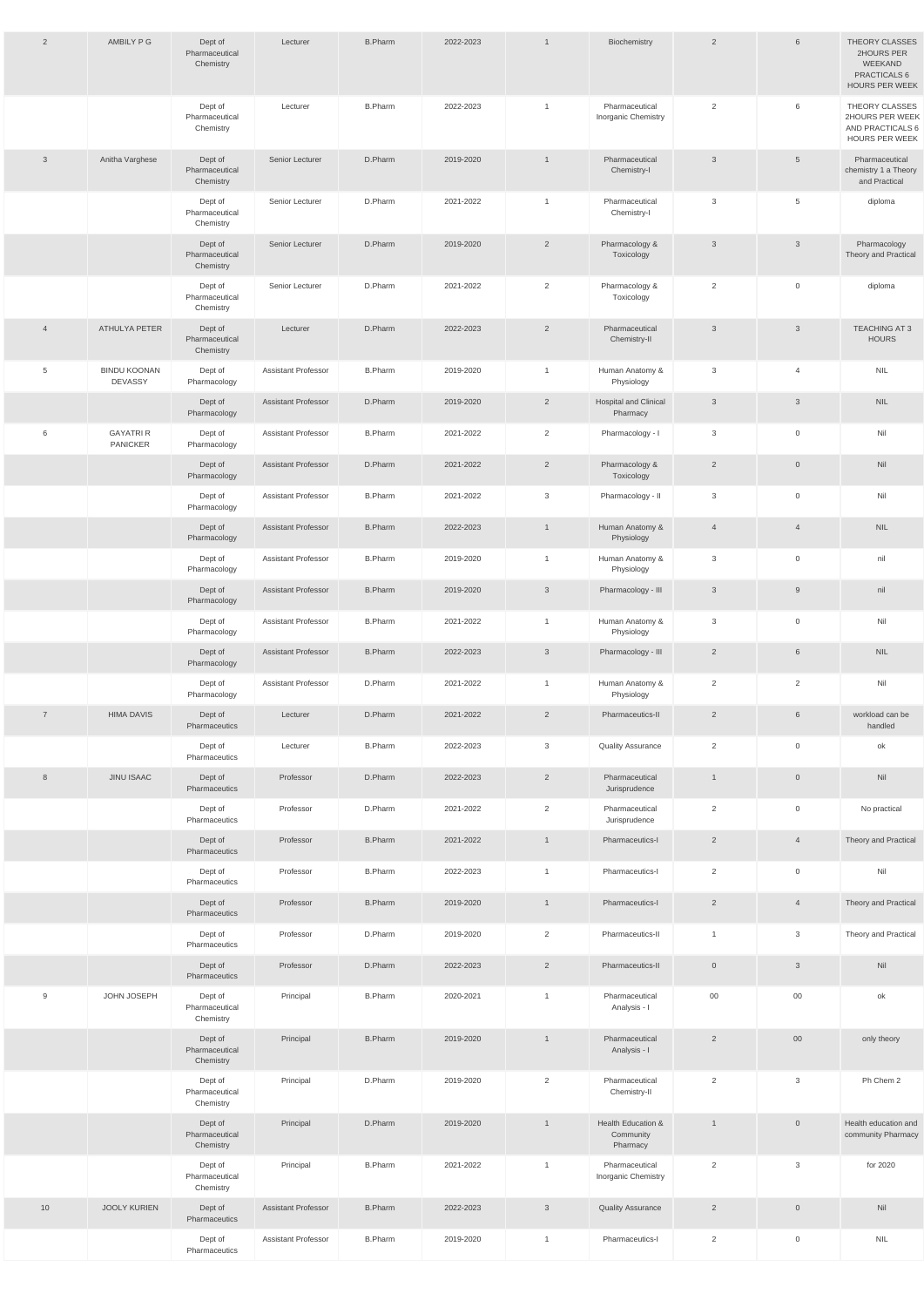|    |                   | Dept of<br>Pharmaceutics               | <b>Assistant Professor</b> | D.Pharm                  | 2019-2020 | $\overline{2}$ | Pharmaceutics-II                                | $\overline{2}$ | $\overline{0}$      | nil             |
|----|-------------------|----------------------------------------|----------------------------|--------------------------|-----------|----------------|-------------------------------------------------|----------------|---------------------|-----------------|
|    |                   | Dept of<br>Pharmaceutics               | <b>Assistant Professor</b> | D.Pharm                  | 2019-2020 | $\overline{1}$ | Pharmaceutics-I                                 | $\mathbf{3}$   | $5\phantom{.0}$     | nil             |
|    |                   | Dept of<br>Pharmaceutics               | <b>Assistant Professor</b> | D.Pharm                  | 2019-2020 | $\overline{2}$ | <b>Hospital and Clinical</b><br>Pharmacy        | $\overline{0}$ | $\mathbf{3}$        | nil             |
|    |                   | Dept of<br>Pharmaceutics               | <b>Assistant Professor</b> | <b>B.Pharm</b>           | 2021-2022 | $\mathbf{1}$   | Pharmaceutics-I                                 | 2              | $\overline{0}$      | Nil             |
|    |                   | Dept of<br>Pharmaceutics               | <b>Assistant Professor</b> | D.Pharm                  | 2021-2022 | $\overline{2}$ | Pharmaceutics-II                                | $\mathbf{3}$   | $\mathbb O$         | Nil             |
|    |                   | Dept of<br>Pharmaceutics               | <b>Assistant Professor</b> | D.Pharm                  | 2021-2022 | 2              | Drug Store and<br><b>Business</b><br>Management | 3              | $\mathsf 0$         | Nil             |
|    |                   | Dept of<br>Pharmaceutics               | <b>Assistant Professor</b> | <b>B.Pharm</b>           | 2022-2023 | $\overline{1}$ | Pharmaceutics-I                                 | $\overline{2}$ | $\,$ 6 $\,$         | Nil             |
|    |                   | Dept of<br>Pharmaceutics               | <b>Assistant Professor</b> | <b>B.Pharm</b>           | 2022-2023 | $\overline{1}$ | Environmental<br>sciences                       | 2              | $\mathsf 0$         | Nil             |
| 11 | MANEESHA PETER    | Dept of<br>Pharmacology                | Lecturer                   | D.Pharm                  | 2020-2021 | $\overline{1}$ | Human Anatomy &<br>Physiology                   | $\overline{2}$ | $\overline{2}$      | Nil             |
|    |                   | Dept of<br>Pharmacology                | Lecturer                   | <b>B.Pharm</b>           | 2020-2021 | $\mathbf{3}$   | Pharmacology - II                               | $\mathbf{3}$   | $\mathsf{O}\xspace$ | Nil             |
|    |                   | Dept of<br>Pharmacology                | Lecturer                   | D.Pharm                  | 2020-2021 | $\overline{1}$ | Health Education &<br>Community<br>Pharmacy     | $\overline{2}$ | $\mathsf{O}$        | Nil             |
|    |                   | Dept of<br>Pharmacology                | Lecturer                   | D.Pharm                  | 2020-2021 | 2              | Pharmacology &<br>Toxicology                    | $\mathsf{O}$   | $\overline{2}$      | Nil             |
| 12 | Mary Sebastian    | Dept of<br>Pharmacognosy               | <b>Assistant Professor</b> | D.Pharm                  | 2019-2020 | $\overline{1}$ | Pharmacognosy                                   | $\mathbf{3}$   | $\overline{5}$      | Nill            |
|    |                   | Dept of<br>Pharmacognosy               | <b>Assistant Professor</b> | D.Pharm                  | 2019-2020 | $\overline{1}$ | Biochemistry &<br><b>Clinical Pathology</b>     | $\overline{1}$ | $\mathsf 0$         | Nill            |
|    |                   | Dept of<br>Pharmacognosy               | <b>Assistant Professor</b> | D.Pharm                  | 2019-2020 | $\overline{2}$ | Pharmaceutical<br>Jurisprudence                 | $\overline{2}$ | $\overline{0}$      | Nill            |
|    |                   | Dept of<br>Pharmacognosy               | <b>Assistant Professor</b> | D.Pharm                  | 2019-2020 | 2              | Pharmaceutics-II                                | $\mathbf 0$    | 3                   | Nill            |
|    |                   | Dept of<br>Pharmacognosy               | <b>Assistant Professor</b> | D.Pharm                  | 2021-2022 | $\overline{1}$ | Pharmacognosy                                   | $\overline{1}$ | $\mathbf{3}$        | Nill            |
|    |                   | Dept of<br>Pharmacognosy               | <b>Assistant Professor</b> | <b>B.Pharm</b>           | 2021-2022 | $\mathbf{3}$   | Pharmacognosy and<br>Phytochemistry - II        | $\overline{4}$ | $\overline{4}$      | Nill            |
| 13 | Mythri M          | Dept of<br>Pharmaceutical<br>Chemistry | <b>Assistant Professor</b> | D.Pharm                  | 2021-2022 | $\overline{1}$ | Pharmacognosy                                   | $\overline{2}$ | $6\phantom{.}6$     | first year      |
|    |                   | Dept of<br>Pharmaceutical<br>Chemistry | <b>Assistant Professor</b> | <b>B.Pharm</b>           | 2021-2022 | $\overline{1}$ | Pharmaceutical<br><b>Inorganic Chemistry</b>    | 2              | 12                  | first semester  |
|    |                   | Dept of<br>Pharmaceutical<br>Chemistry | <b>Assistant Professor</b> | <b>B.Pharm</b>           | 2019-2020 | $\overline{1}$ | Biochemistry                                    | $\overline{4}$ | $\,8\,$             | Second semester |
|    |                   | Dept of<br>Pharmaceutical<br>Chemistry | <b>Assistant Professor</b> | <b>B.Pharm</b>           | 2019-2020 | 2              | Pharmaceutical<br>Organic Chemistry -<br>Ш      | $\overline{4}$ | $\mathbf 0$         | Fourth semester |
|    |                   | Dept of<br>Pharmaceutical<br>Chemistry | <b>Assistant Professor</b> | <b>B.Pharm</b>           | 2019-2020 | $\overline{2}$ | Medicinal Chemistry -                           | $\overline{0}$ | $\,8\,$             | Fourth semester |
|    |                   | Dept of<br>Pharmaceutical<br>Chemistry | <b>Assistant Professor</b> | D.Pharm                  | 2019-2020 | 2              | Pharmaceutical<br>Chemistry-II                  | 2              | 3                   | Nil             |
|    |                   | Dept of<br>Pharmaceutical<br>Chemistry | <b>Assistant Professor</b> | <b>B.Pharm</b>           | 2019-2020 | $\overline{1}$ | Pharmaceutical<br>Inorganic Chemistry           | $\overline{4}$ | $\,8\,$             | First semester  |
| 14 | REJIN JOSE        | Dept of<br>Pharmaceutics               | <b>Assistant Professor</b> | D.Pharm                  | 2021-2022 | 2              | <b>Hospital and Clinical</b><br>Pharmacy        | 2              | $\mathbf{3}$        | nil             |
|    |                   | Dept of<br>Pharmaceutics               | <b>Assistant Professor</b> | <b>B.Pharm</b>           | 2021-2022 | $\mathbf{3}$   | Industrial Pharmacy -                           | $\overline{4}$ | $\overline{4}$      | nil             |
|    |                   | Dept of<br>Pharmaceutics               | <b>Assistant Professor</b> | <b>B.Pharm</b>           | 2022-2023 | $\mathbf{3}$   | Biopharmaceutics<br>and<br>Pharmacokinetics     | $\overline{4}$ | $\mathbf 0$         | nil             |
|    |                   | Dept of<br>Pharmaceutics               | <b>Assistant Professor</b> | D.Pharm                  | 2022-2023 | $\overline{2}$ | <b>Hospital and Clinical</b><br>Pharmacy        | $\mathbf{3}$   | $\mathbf{3}$        | nil             |
|    |                   | Dept of<br>Pharmaceutics               | <b>Assistant Professor</b> | M.Pharm<br>Pharmaceutics | 2019-2020 | $\mathbf{1}$   | Cosmetic and<br>Cosmeceuticals                  | $\overline{4}$ | $\overline{4}$      | <b>NIL</b>      |
|    |                   | Dept of<br>Pharmaceutics               | <b>Assistant Professor</b> | <b>B.Pharm</b>           | 2019-2020 | $\overline{1}$ | Pharmaceutics-I                                 | $\overline{4}$ | 12                  | <b>NIL</b>      |
|    |                   | Dept of<br>Pharmaceutics               | <b>Assistant Professor</b> | Pharm.D                  | 2019-2020 | 3              | Pharmaceutical<br>Formulations                  | 2              | 3                   | <b>NIL</b>      |
|    |                   | Dept of<br>Pharmaceutics               | <b>Assistant Professor</b> | M.Pharm<br>Pharmaceutics | 2019-2020 | $\overline{1}$ | <b>Regulatory Affair</b>                        | $\overline{1}$ | $\,0\,$             | <b>NIL</b>      |
| 15 | Remya Dev Renjith | Dept of<br>Pharmacognosy               | Associate Professor        | D.Pharm                  | 2021-2022 | $\overline{2}$ | Pharmaceutical<br>Jurisprudence                 | 02             | $\mathsf 0$         | Agree           |
|    |                   | Dept of<br>Pharmacognosy               | Associate Professor        | <b>B.Pharm</b>           | 2022-2023 | $\mathbf{3}$   | <b>Herbal Drug</b><br>Technology                | 03             | $\mathbf{3}$        | Agree           |
|    |                   | Dept of<br>Pharmacognosy               | Associate Professor        | D.Pharm                  | 2022-2023 | $\overline{1}$ | Pharmacognosy                                   | $\overline{1}$ | $\boldsymbol{0}$    | Agree           |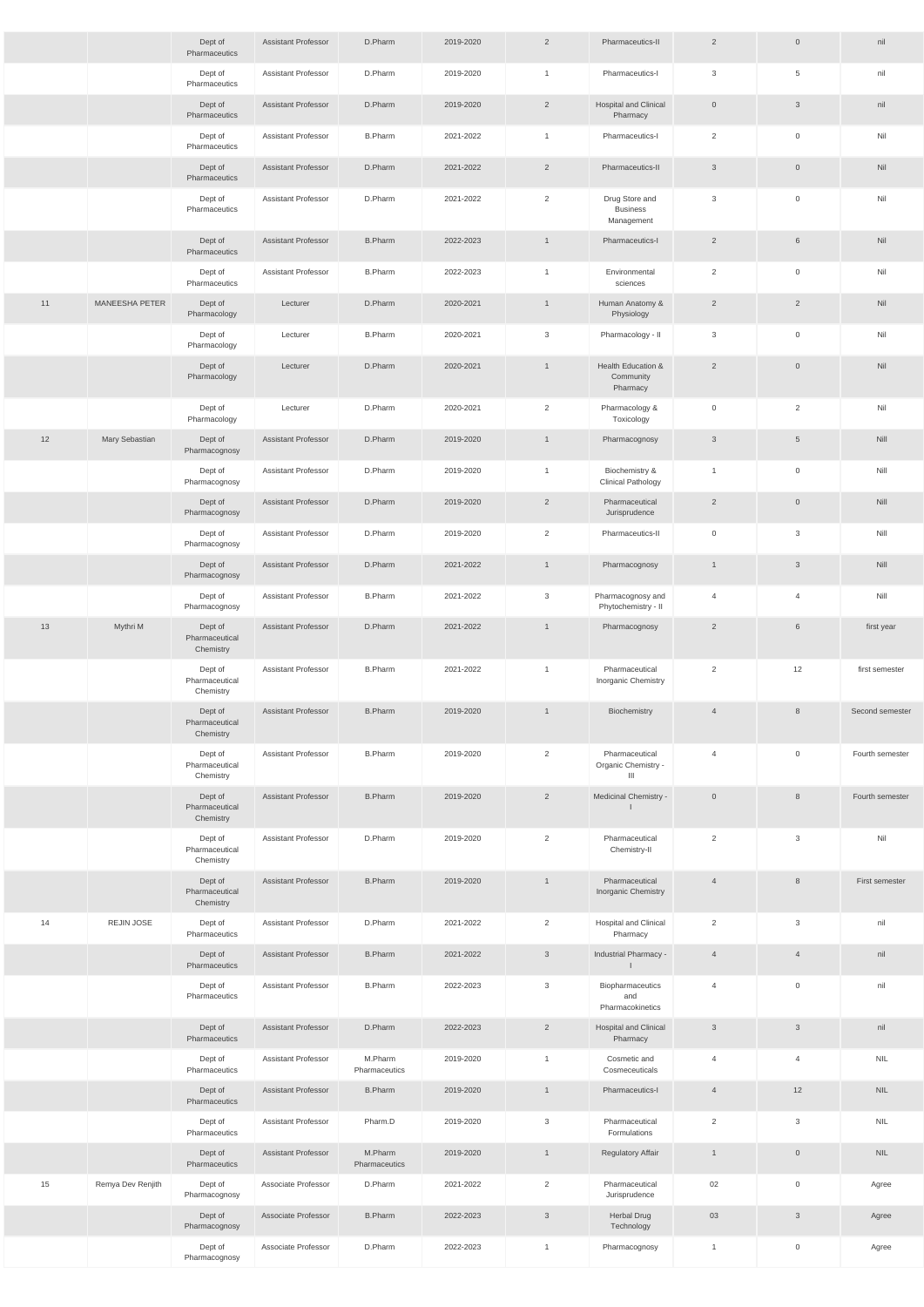|    |                 | Dept of<br>Pharmacognosy               | Associate Professor        | D.Pharm        | 2022-2023 | $\overline{2}$ | Pharmaceutical<br>Jurisprudence                 | 02              | $\mathbf{0}$   | Agree                            |
|----|-----------------|----------------------------------------|----------------------------|----------------|-----------|----------------|-------------------------------------------------|-----------------|----------------|----------------------------------|
|    |                 | Dept of<br>Pharmacognosy               | Associate Professor        | D.Pharm        | 2022-2023 | $\mathbf{1}$   | Biochemistry &<br><b>Clinical Pathology</b>     | 02              | $\overline{5}$ | Agree                            |
|    |                 | Dept of<br>Pharmacognosy               | Associate Professor        | <b>B.Pharm</b> | 2019-2020 | $\overline{2}$ | Pharmacognosy and<br>Phytochemistry - I         | $\mathbf{3}$    | 8              | Total 11 hours                   |
|    |                 | Dept of<br>Pharmacognosy               | Associate Professor        | D.Pharm        | 2020-2021 | $\mathbf{1}$   | Pharmacognosy                                   | $\overline{1}$  | 3              | Total 4 hrs                      |
|    |                 | Dept of<br>Pharmacognosy               | Associate Professor        | <b>B.Pharm</b> | 2021-2022 | $\mathbf{3}$   | <b>Herbal Drug</b><br>Technology                | $\overline{4}$  | $\mathbf{3}$   | Agree                            |
|    |                 | Dept of<br>Pharmacognosy               | Associate Professor        | <b>B.Pharm</b> | 2020-2021 | $\mathbf{3}$   | Pharmacognosy and<br>Phytochemistry - II        | 4               | $\overline{4}$ | 8 hours                          |
|    |                 | Dept of<br>Pharmacognosy               | Associate Professor        | D.Pharm        | 2021-2022 | $\mathbf{1}$   | Pharmacognosy                                   | 01              | $\overline{0}$ | Agree                            |
| 16 | REVATHY E B     | Dept of<br>Pharmacognosy               | <b>Assistant Professor</b> | <b>B.Pharm</b> | 2022-2023 | 3              | <b>Herbal Drug</b><br>Technology                | 01              | $\overline{2}$ | yes                              |
|    |                 | Dept of<br>Pharmacognosy               | <b>Assistant Professor</b> | D.Pharm        | 2021-2022 | $\overline{2}$ | Drug Store and<br><b>Business</b><br>Management | $\overline{2}$  | $\mathbb O$    | agree                            |
|    |                 | Dept of<br>Pharmacognosy               | <b>Assistant Professor</b> | D.Pharm        | 2020-2021 | $\overline{1}$ | Pharmacognosy                                   | 4               | 6              | <b>TOTAL WORKING</b><br>HOURS 10 |
|    |                 | Dept of<br>Pharmacognosy               | <b>Assistant Professor</b> | D.Pharm        | 2021-2022 | $\mathbf{1}$   | Pharmacognosy                                   | $\overline{2}$  | 9              | agree                            |
|    |                 | Dept of<br>Pharmacognosy               | <b>Assistant Professor</b> | <b>B.Pharm</b> | 2020-2021 | $\mathbf{1}$   | Pharmaceutical<br>Inorganic Chemistry           | 4               | $\overline{0}$ | <b>TOTAL WORKING</b><br>HOURS 4  |
| 17 | RONALD PETER    | Dept of<br>Pharmaceutics               | <b>Assistant Professor</b> | <b>B.Pharm</b> | 2022-2023 | $\mathbf{3}$   | Pharmaceutical<br>Biotechnology                 | $\overline{4}$  | $\overline{0}$ | 6th semester                     |
|    |                 | Dept of<br>Pharmaceutics               | <b>Assistant Professor</b> | D.Pharm        | 2021-2022 | $\overline{1}$ | Pharmaceutics-I                                 | 4               | $\overline{5}$ | Diploma first year               |
|    |                 | Dept of<br>Pharmaceutics               | <b>Assistant Professor</b> | <b>B.Pharm</b> | 2021-2022 | $\mathbf{3}$   | Pharmaceutical<br>Jurisprudence                 | $\mathbf{3}$    | $\overline{0}$ | Fifth semester                   |
|    |                 | Dept of<br>Pharmaceutics               | Assistant Professor        | <b>B.Pharm</b> | 2019-2020 | $\overline{2}$ | Pharmaceutical<br>Microbiology                  | 5               | 8              | semester                         |
|    |                 | Dept of<br>Pharmaceutics               | <b>Assistant Professor</b> | D.Pharm        | 2022-2023 | $\overline{1}$ | Pharmaceutics-I                                 | $\mathbf{3}$    | 9              | 1st year                         |
| 18 | Sojimol K Johny | Dept of<br>Pharmaceutical<br>Chemistry | <b>Assistant Professor</b> | <b>B.Pharm</b> | 2022-2023 | $\overline{1}$ | Pharmaceutical<br>Analysis - I                  | $\overline{4}$  | 12             | <b>First Semester</b>            |
|    |                 | Dept of<br>Pharmaceutical<br>Chemistry | <b>Assistant Professor</b> | <b>B.Pharm</b> | 2022-2023 | $\mathbf{1}$   | Biochemistry                                    | $\overline{2}$  | $\overline{4}$ | <b>Second Semester</b>           |
|    |                 | Dept of<br>Pharmaceutical<br>Chemistry | <b>Assistant Professor</b> | D.Pharm        | 2021-2022 | $\mathbf{1}$   | Biochemistry &<br><b>Clinical Pathology</b>     | 3               | 12             | first year                       |
|    |                 | Dept of<br>Pharmaceutical<br>Chemistry | <b>Assistant Professor</b> | <b>B.Pharm</b> | 2021-2022 | $\overline{2}$ | Medicinal Chemistry -                           | $\overline{4}$  | 8              | fourth semester                  |
|    |                 | Dept of<br>Pharmaceutical<br>Chemistry | <b>Assistant Professor</b> | <b>B.Pharm</b> | 2021-2022 | $\mathbf{1}$   | Pharmaceutical<br>Analysis - I                  | 4               | 12             | First semester                   |
|    |                 | Dept of<br>Pharmaceutical<br>Chemistry | <b>Assistant Professor</b> | D.Pharm        | 2019-2020 | $\mathbf{1}$   | Modern Bio-<br>Analytical<br>Techniques         | $5\phantom{.0}$ | 9              | OK                               |
| 19 | SONY JACOB K    | Dept of<br>Pharmaceutical<br>Chemistry | Associate Professor        | <b>B.Pharm</b> | 2022-2023 | $\mathbf{1}$   | Pharmaceutical<br>Organic Chemistry - I         | 4               | 6              | Theory and Practical             |
|    |                 | Dept of<br>Pharmaceutical<br>Chemistry | Associate Professor        | <b>B.Pharm</b> | 2019-2020 | $\mathbf{1}$   | Pharmaceutical<br>Inorganic Chemistry           | $\overline{4}$  | $\overline{4}$ | Theory and Practical             |
|    |                 | Dept of<br>Pharmaceutical<br>Chemistry | Associate Professor        | D.Pharm        | 2019-2020 | 2              | Pharmaceutical<br>Chemistry-II                  | $\overline{2}$  | 3              | Theory and Practical             |
|    |                 | Dept of<br>Pharmaceutical<br>Chemistry | Associate Professor        | <b>B.Pharm</b> | 2021-2022 | $\mathbf{3}$   | Medicinal Chemistry -<br>$\mathbb{I}$           | $\overline{4}$  | $\overline{0}$ | No Practical                     |
|    |                 | Dept of<br>Pharmaceutical<br>Chemistry | Associate Professor        | <b>B.Pharm</b> | 2022-2023 | 3              | Medicinal Chemistry -<br>$\mathbf{III}$         | $\overline{1}$  | $\overline{2}$ | Theory and Practical             |
|    |                 | Dept of<br>Pharmaceutical<br>Chemistry | Associate Professor        | D.Pharm        | 2021-2022 | $\overline{2}$ | Pharmaceutical<br>Chemistry-II                  | 2               | $\overline{4}$ | <b>Practical hours</b><br>shared |

**Faculty Details for New Institution** 

**[Click to view Consent letter of Principal and Teaching Faculty](https://dgpm.nic.in/institute/getmongoPdfFile.do?renreceiptid=&tablename=newinstfacultydoc)**

Academic / Establishment Expenditure of the Institution for the past 3 Years

| <b>Budget Heads</b> | 2021 - 2022             | 2020 - 2021             | 2019 - 2020             |
|---------------------|-------------------------|-------------------------|-------------------------|
| Recurring           | Amount in (INR in Lacs) | Amount in (INR in Lacs) | Amount in (INR in Lacs) |
| Fee to apex Bodies  | 203129                  | 500000                  | 6.5                     |
| Chemicals           | 200000                  | 125000                  |                         |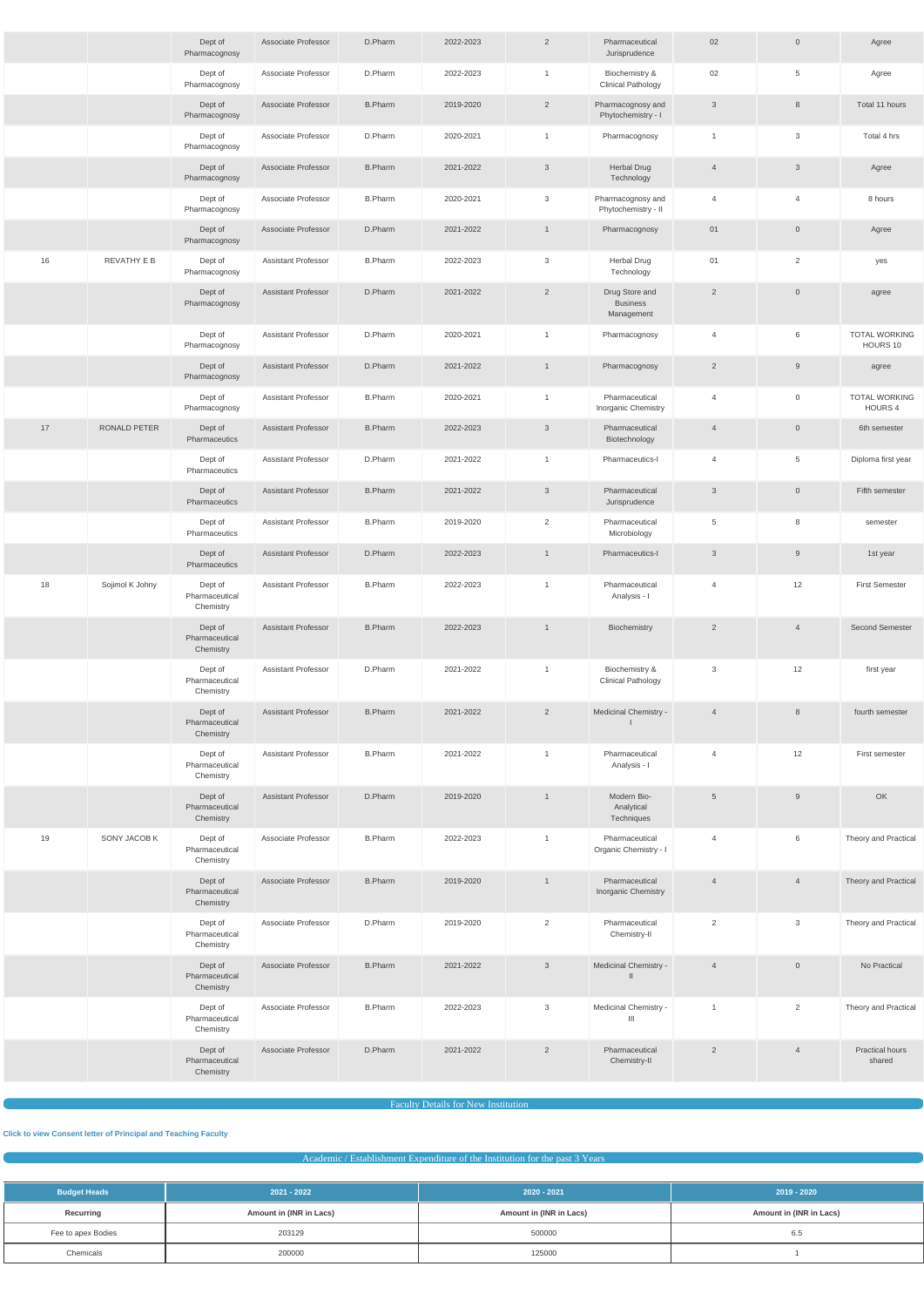| Electricity         | 225830                  | 420000                  | 3.9                     |
|---------------------|-------------------------|-------------------------|-------------------------|
| Phone Bills         | 32880                   | 36000                   | 0.36                    |
| Travelling          | 7425                    | 100000                  |                         |
| Annual maintenances | 2347814                 | 2000000                 | 17                      |
| Stationary          | 32800                   | 210000                  | 1.9                     |
| Miscellaneous       | 12551101                | 3000000                 | 184.1                   |
| Glassware's         | 100000                  | 125000                  |                         |
| Non-Recurring       | Amount in (INR in Lacs) | Amount in (INR in Lacs) | Amount in (INR in Lacs) |
| <b>Building</b>     | 986999                  | 80000000                | 750                     |
| Equipments          | 459285                  | 1000000                 | 10                      |
| Vehicles            | $\mathbf 0$             | $\mathbf 0$             | $\mathsf{O}$            |
|                     |                         |                         |                         |
| Books & Journals    | 255431                  | 350000                  | 3                       |
| Furniture's         | 150000                  | 200000                  | $\overline{2}$          |

### **Income and Expenditure Income and Expenditure**

|                      | <b>INCOME</b>          |                             | <b>EXPENDITURE</b>         |
|----------------------|------------------------|-----------------------------|----------------------------|
| <b>Particulars</b>   | <b>Amount in (INR)</b> | <b>Particulars</b>          | Amount in (INR)            |
| <b>Grants Govt</b>   | 000                    | Building                    | 986999.00                  |
| <b>Grants Others</b> | 000                    | Equipment                   | 459285.00                  |
| <b>Tution Fee</b>    | 15703043.00            | Others                      | 427050.00                  |
| Library Fee          | 000                    |                             |                            |
| Sports Fee           | 000                    |                             | <b>REVENUE EXPENDITURE</b> |
| Uinion Fee           | $00\,$                 | <b>Particulars</b>          | Amount in (INR)            |
| Others               | 190880.00              | Revenue Exp - Salary        | 6703176.00                 |
|                      |                        | Maintenance Exp - College   | 2347814.00                 |
|                      |                        | Maintenance Exp - Others    | 31008.00                   |
|                      |                        | Apex Bodies Fee             | 203129.00                  |
|                      |                        | Chemicals                   | 200000.00                  |
|                      |                        | Stationary                  | 32800.00                   |
|                      |                        | Deposit held by the College | $00\,$                     |
|                      |                        | Annual maintenances         | $00\,$                     |
|                      |                        | Misc.Expenditure            | 6175105.00                 |
|                      |                        | Others                      | 200891                     |

#### Books

| <b>Course</b>  | <b>Titles Required</b> | <b>Titles Available</b> | <b>Volume Required</b> | <b>Volume Available</b> | No of Journals |
|----------------|------------------------|-------------------------|------------------------|-------------------------|----------------|
| D.Pharm        | 200                    | 214                     | 750                    | 754                     |                |
| <b>B.Pharm</b> | 500                    | 535                     | 1500                   | 1602                    |                |

**Enclose Details of the Journals subscribed** [View](https://dgpm.nic.in/institute/getmongoPdfFile.do?renreceiptid=a70fef57-7e36-434d-b4af-63d409229045&tablename=bookjournal)

Subject Wise Classification

| <b>Subject</b>                                | <b>Available Numbers</b> | <b>Available Titles</b> |
|-----------------------------------------------|--------------------------|-------------------------|
| Pharmacognosy                                 | 221                      | 66                      |
| <b>Pharmacy Practice</b>                      | $\overline{5}$           | $\overline{4}$          |
| Human anatomy & physiology                    | 160                      | 38                      |
| Pharmaceutics (dispensing & general Pharmacy) | 352                      | 103                     |
| Pharmaceutical organic chemistry              | 218                      | 73                      |
| Pharmaceutical inorganic chemistry            | 199                      | 57                      |
| Pharmaceutical microbiology                   | 40                       | 10                      |
| Pathophysiology                               | 46                       | 16                      |
| Applied biochemistry & clinical chemistry     | 119                      | 34                      |
| Pharmacology                                  | 112                      | 38                      |
| Pharmaceutical jurisprudence                  | 72                       | 23                      |
| Pharmaceutical dosage form                    | 29                       | 16                      |
| Community pharmacy                            | 45                       | 19                      |
| Clinical pharmacy                             | 64                       | 33                      |
| Hospital pharmacy                             | 11                       | 6                       |
| Pharmacotheraputics                           | 16                       | 8                       |
| Pharmaceutical analysis and Quality Assurance | 70                       | 14                      |
| Medicinal chemistry                           | 45                       | 14                      |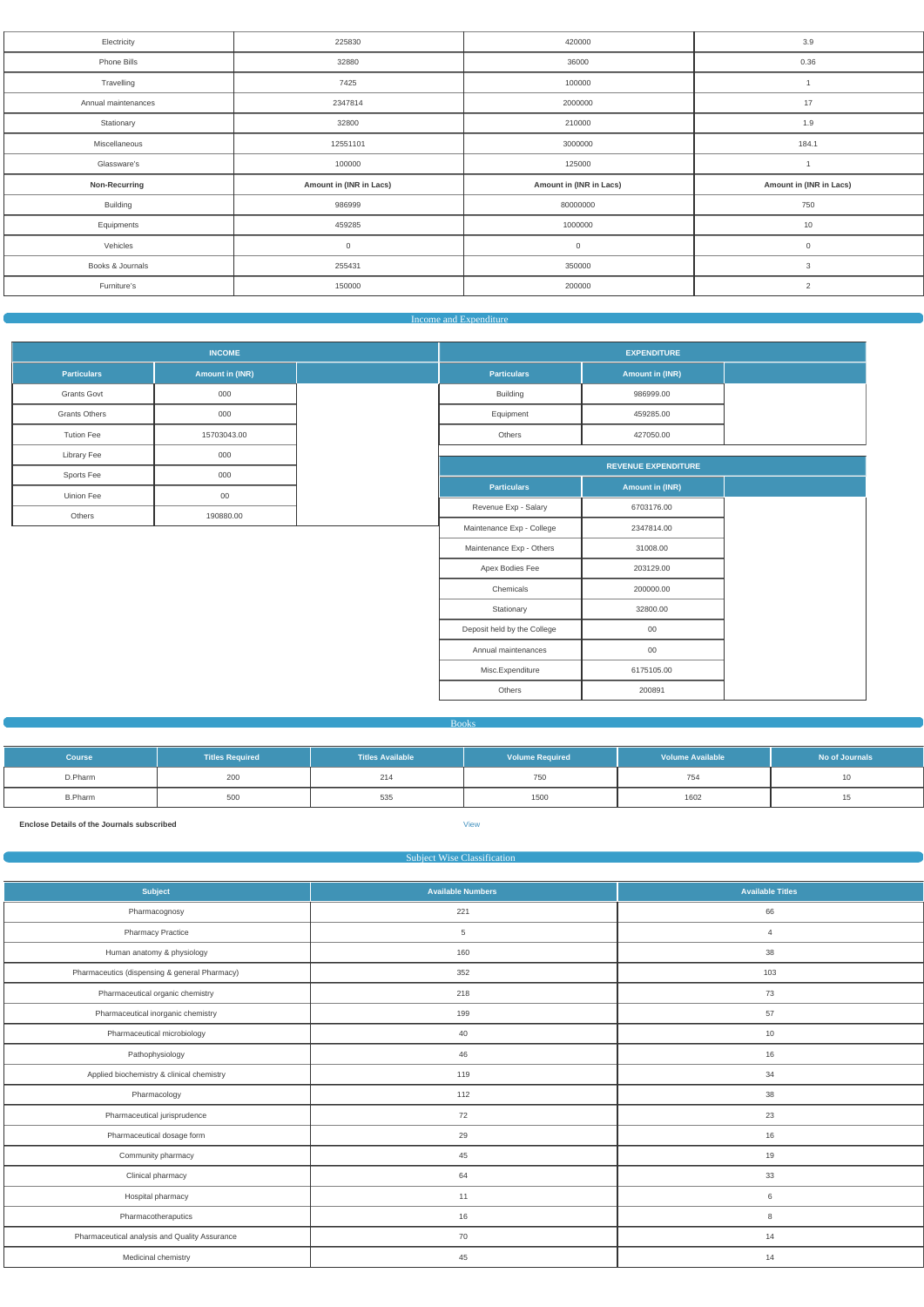| Biology                                                                                  | 59  | 23 |
|------------------------------------------------------------------------------------------|-----|----|
| Computer science or computer application in pharmacy                                     |     |    |
| Mathematics / statistics                                                                 | 43  |    |
| <b>Communication Skills</b>                                                              | 104 | 31 |
| Pharmaceutics - Drug Delivery systems, Pharmaceutical Engineering, Regulatory<br>Science | 145 | 43 |

#### Other Facilities

| <b>Particulars</b>   | <b>Number Required</b> | <b>Number Available</b> |
|----------------------|------------------------|-------------------------|
| Computers            | 10                     | 16                      |
| Printers             |                        |                         |
| Internet facilities  | 4MBPS                  | 30                      |
| Photocopier          |                        |                         |
| Scanner              |                        |                         |
| <b>LCD Projector</b> |                        |                         |

### **PG & Ph.D Projects guided by the Faculty Members for the past 3 years**  $P$

| S.No | Name of the Supervisor | Name of the Candidate | <b>Type of Project</b> | Title of the Thesis/Dissertation | <b>Duration (in months)</b> | Year        |
|------|------------------------|-----------------------|------------------------|----------------------------------|-----------------------------|-------------|
|      | <b>NA</b>              | <b>NA</b>             | PG                     | <b>NA</b>                        |                             | 2020 - 2021 |
|      | <b>NA</b>              | <b>NA</b>             | Ph.D                   | <b>NA</b>                        |                             | 2021 - 2022 |
|      | <b>NA</b>              | <b>NA</b>             | Ph.D                   | <b>NA</b>                        |                             | 2020 - 2021 |
|      | <b>NA</b>              | <b>NA</b>             | Ph.D                   | <b>NA</b>                        |                             | 2019 - 2020 |

### Projects (Major/Minor Projects) completed for the past 3 years

| S.No | Name of the Investigator | Title of the project | <b>Duration (in months)</b> | <b>Sanctioned Amount</b> | <b>Funding Agency</b> | Year        |
|------|--------------------------|----------------------|-----------------------------|--------------------------|-----------------------|-------------|
|      | <b>NA</b>                | <b>NA</b>            |                             |                          | <b>NA</b>             | 2020 - 2021 |
|      | NA                       | <b>NA</b>            |                             |                          | <b>NA</b>             | 2020 - 2021 |

#### **On Going Projects (Major / Minor) Community On Going Projects (Major / Minor)**

| S.No | Name of the Faculty | <b>Title of the Projects</b> | Duration (in days) | <b>Sanctioned Amount</b> | <b>Funded by</b> |
|------|---------------------|------------------------------|--------------------|--------------------------|------------------|
|      | <b>NA</b>           | איו                          |                    |                          | N/I              |

## Details of Research Collaborations for the past 3 Years

| S.No | Name of Collaborating Organization | <b>Nature Of Collaboration</b> | Outcome of collaboration b | Year        |
|------|------------------------------------|--------------------------------|----------------------------|-------------|
|      | NA                                 | Research project               | NA                         | 2021 - 2022 |
|      | <b>NA</b>                          | Research project               | NA                         | 2019 - 2020 |

#### Details of Research Publications in Indexed Journals for the past 3 Years

| S.No | <b>Authors</b> | <b>Title</b> | Journal    | <b>Volume:Issue;Page Numbers</b> | <b>Impact Factor (Provided by</b><br>JCRfi only) | Year        |
|------|----------------|--------------|------------|----------------------------------|--------------------------------------------------|-------------|
|      | <b>NIL</b>     | <b>NIL</b>   | <b>NIL</b> | NIL                              |                                                  | 2021 - 2022 |
|      | <b>NIL</b>     | <b>NIL</b>   | <b>NIL</b> | <b>NIL</b>                       |                                                  | 2020 - 2021 |

#### **Consultancy Services for the past 3 Years**

| S.No | Name of the Individual/Industry | Title of the work | Duration(in days) | Name of the Institution/Industry | <b>Amount Received</b> | Yeal        |
|------|---------------------------------|-------------------|-------------------|----------------------------------|------------------------|-------------|
|      | NA.                             |                   |                   | <b>NA</b>                        |                        | 2021 - 2022 |

| INA            | INA | <b>AIA</b><br>1 W Z | 2020 - 2021 |
|----------------|-----|---------------------|-------------|
| N <sub>H</sub> | INA |                     | 2019 - 2020 |

#### Patents

| Title | Filed (Provide Patent Application Number) | <b>Awarded (Provide Patent Grant Number)</b> | Name of the Inventor/s |
|-------|-------------------------------------------|----------------------------------------------|------------------------|
|       |                                           |                                              |                        |

Department wise Equipments

| S.No | Name of the Department | Name of the Equipment                    | <b>Minimum required</b> | <b>Available</b> | Working |
|------|------------------------|------------------------------------------|-------------------------|------------------|---------|
|      | Dept of Pharmaceutics  | Ampoule sealing machine                  |                         |                  |         |
|      | Dept of Pharmaceutics  | Magnetic stirrer 500ml & 1 Litr capacity |                         |                  |         |
|      | Dept of Pharmaceutics  | Aseptic cabinet                          |                         |                  |         |
|      | Dept of Pharmaceutics  | Tablet coating machine                   |                         |                  |         |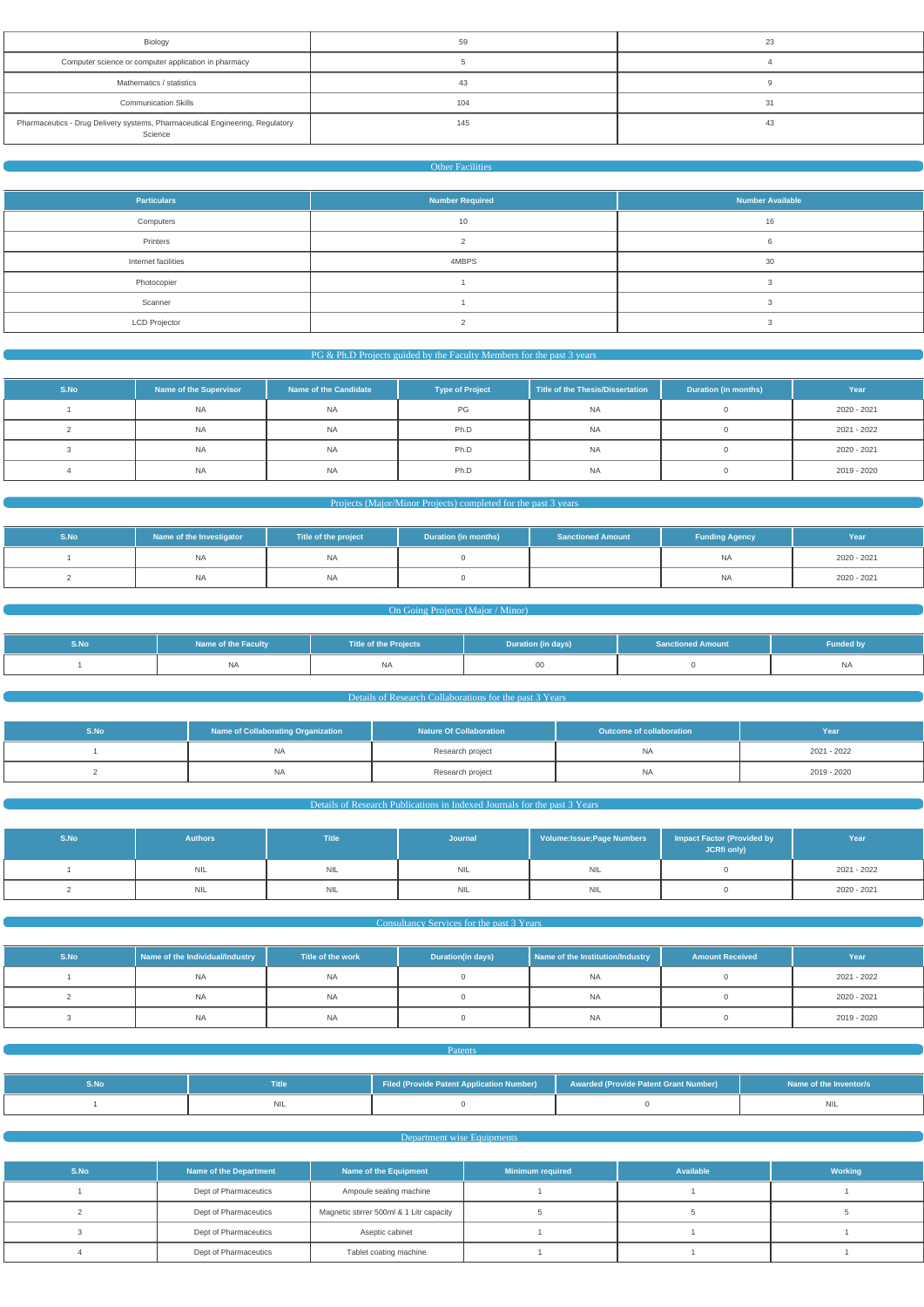| 5              | Dept of Pharmaceutics            | <b>Ball mill</b>                           | $\mathbf{1}$   | $\mathbf{1}$        | $\mathbf{1}$        |
|----------------|----------------------------------|--------------------------------------------|----------------|---------------------|---------------------|
| 6              | Dept of Pharmaceutics            | Double cone blender                        | $\mathbf{1}$   | $\mathbf{1}$        | $\mathbf{1}$        |
| $\overline{7}$ | Dept of Pharmaceutics            | Autoclave                                  | $\overline{2}$ | $\mathbf{3}$        | $\mathbf{3}$        |
| 8              | Dept of Pharmaceutics            | Steam distillation still                   | $\mathbf{1}$   | $\mathbf{1}$        | $\mathbf{1}$        |
| 9              | Dept of Pharmaceutics            | Vacuum pump                                | 3              | $\mathbf{3}$        | $\mathbf{3}$        |
| $10$           | Dept of Pharmaceutics            | Standard sieves no. 8, 10, 12, 22, 44, 66, | $\mathbf{1}$   | $\mathbf{1}$        | $\mathbf{1}$        |
|                |                                  | 80                                         |                |                     |                     |
| 11             | Dept of Pharmaceutics            | Tablet punching machine                    | $\mathbf{1}$   | $\mathbf{3}$        | $\mathbf{3}$        |
| 12             | Dept of Pharmaceutics            | Capsule filling machine                    | $\mathbf{1}$   | $\overline{2}$      | $\overline{2}$      |
| 13             | Dept of Pharmaceutics            | Ampoules washing machine                   | $\mathbf{1}$   | $\mathbf{1}$        | $\mathbf{1}$        |
| 14             | Dept of Pharmaceutics            | Tablet Disintegration apparatus            | $\overline{2}$ | $\overline{2}$      | $\overline{2}$      |
| 15             | Dept of Pharmaceutics            | Hardness tester                            | $\overline{5}$ | $5\phantom{.0}$     | $\overline{5}$      |
| 16             | Dept of Pharmaceutics            | Friability test apparatus                  | $\overline{2}$ | $\overline{2}$      | $\overline{2}$      |
| 17             | Dept of Pharmaceutics            | Clarity test apparatus                     | $\mathbf{1}$   | $\mathbf{1}$        | $\overline{1}$      |
| 18             | Dept of Pharmaceutics            | <b>BOD</b> Incubator                       | $\mathbf{1}$   | $\overline{2}$      | $\overline{2}$      |
| 19             | Dept of Pharmaceutics            | Digital pH meter                           | $\overline{5}$ | $\overline{5}$      | $\overline{5}$      |
| 20             | Dept of Pharmaceutics            | <b>Bulk density</b>                        | $\mathbf{1}$   | $\overline{2}$      | $\overline{2}$      |
| 21             | Dept of Pharmaceutics            | Hot plate                                  | $\overline{5}$ | $\overline{5}$      | $\overline{5}$      |
| 22             | Dept of Pharmaceutics            | <b>Humidity Chambers</b>                   | $\mathbf{1}$   | $\mathsf{O}\xspace$ | $\mathsf 0$         |
| 23             | Dept of Pharmaceutics            | Tray dryer                                 | $\mathbf{1}$   | $\mathbf{1}$        | $\mathbf{1}$        |
| 24             | Dept of Pharmaceutics            | Moisture balance                           | $\mathbf{1}$   | $\mathbf{1}$        | $\mathbf{1}$        |
| 25             | Dept of Pharmaceutics            | Water bath                                 | $\,$ 5 $\,$    | $\,$ 5 $\,$         | $\,$ 5 $\,$         |
| 26             | Dept of Pharmaceutics            | Ointment filling machine                   | $\mathbf{1}$   | $\mathbf{1}$        | $\mathbf{1}$        |
| 27             | Dept of Pharmaceutics            | Capsule counter                            | $\overline{2}$ | $\overline{2}$      | $\overline{2}$      |
| 28             | Dept of Pharmaceutics            | Homoginizer                                | 5              | $\overline{2}$      | 2                   |
| 29             | Dept of Pharmaceutics            | Digital balance                            | $\,$ 5 $\,$    | $\overline{5}$      | $\,$ 5 $\,$         |
| 30             | Dept of Pharmaceutics            | Microscope                                 | 30             | 30                  | 30                  |
| 31             | Dept of Pharmaceutics            | Stage and eye piece micrometers            | 30             | 20                  | 20                  |
| 32             | Dept of Pharmaceutics            | Brookfileld viscometer                     | $\mathbf{1}$   | $\mathsf{O}\xspace$ | $\mathsf{O}\xspace$ |
| 33             | Dept of Pharmaceutics            | Sieve Shaker Machine                       | $\mathbf{1}$   | $\mathbf{1}$        | $\mathbf{1}$        |
| 34             | Dept of Pharmaceutics            | <b>Extractive Distillator</b>              | $\mathbf{1}$   | $\mathbf{1}$        | $\mathbf{1}$        |
| 35             | Dept of Pharmaceutics            | Mechanical Stirrer                         | $\,$ 5 $\,$    | $\,$ 5 $\,$         | $\,$ 5 $\,$         |
| 36             | Dept of Pharmaceutics            | Suppository mold                           | 25             | 25                  | 25                  |
| 37             | Dept of Pharmaceutics            | Ultra Sonicator                            | $\overline{4}$ | $\mathbf{1}$        | $\mathbf{1}$        |
| 38             | Dept of Pharmaceutics            | Sterility tester                           | $\mathbf{1}$   | $\mathbf{1}$        | $\mathbf{1}$        |
| 39             | Dept of Pharmaceutics            | Franz Diffusion cell                       | $\overline{5}$ | $\mathbf{3}$        | $\mathbf{3}$        |
| 40             | Dept of Pharmaceutics            | Hot Air Oven                               | $\,$ 5 $\,$    | $5\overline{)}$     | $\,$ 5 $\,$         |
| 41             | Dept of Pharmaceutics            | Tablet Dissolution test apparatus          | $\overline{2}$ | $\overline{2}$      | $\overline{2}$      |
| 42             | Dept of Pharmaceutics            | Mortar and Pestle                          | 40             | 40                  | 40                  |
| 43             | Dept of Pharmaceutics            | Milli Pore Filter                          | $\mathbf{1}$   | $\mathbf{1}$        | $\mathbf{1}$        |
| 44             | Dept of Pharmaceutics            | Vacuum Distillator                         | $\overline{2}$ | $\overline{2}$      | $\overline{2}$      |
| 45             | Dept of Pharmaceutics            | Desiccators                                | $\overline{5}$ | $\overline{5}$      | $\overline{5}$      |
| 46             | Dept of Pharmaceutics            | Refrigerator                               | $\sqrt{2}$     | $\overline{2}$      | $\overline{2}$      |
| 47             | Dept of Pharmaceutics            | Tincture press                             | $\overline{2}$ | $\overline{2}$      | $\overline{2}$      |
| $48\,$         | Dept of Pharmaceutics            | Centrifuge                                 | $\sqrt{2}$     | $\overline{2}$      | $\sqrt{2}$          |
| 49             | Dept of Pharmaceutics            | Colony Counter                             | $\mathbf{1}$   | $\mathbf{1}$        | $\mathbf{1}$        |
| 50             | Dept of Pharmaceutics            | Antibiotic Zone Rader                      | $\mathbf{1}$   | $\mathbf{1}$        | $\mathbf{1}$        |
| 51             | Dept of Pharmaceutics            | Laminar Air Flow                           | $\mathbf{1}$   | $\mathbf{1}$        | $\mathbf{1}$        |
| $52\,$         | Dept of Pharmaceutics            | Micropipette single & Multi Channeled      | $\overline{4}$ | $\overline{4}$      | $\overline{4}$      |
| 53             | Dept of Pharmaceutics            | UV Cabinet                                 | 2              | $\overline{2}$      | 2                   |
| 54             | Dept of Pharmaceutical Chemistry | Refractometer                              | $\mathbf{1}$   | $\mathbf{1}$        | $\mathbf{1}$        |
| 55             | Dept of Pharmaceutical Chemistry | Polarimeter                                | $\mathbf{1}$   | $\mathbf{1}$        | $\mathbf{1}$        |
| 56             | Dept of Pharmaceutical Chemistry | Photoelectric colorimeter                  | $\mathbf{1}$   | $\mathbf{1}$        | $\mathbf{1}$        |
| 57             | Dept of Pharmaceutical Chemistry | Atomic model set                           | $\overline{2}$ | 10                  | 10                  |
| 58             | Dept of Pharmaceutical Chemistry | Electronic balance                         | $\sqrt{2}$     | $\overline{2}$      | $\sqrt{2}$          |
| 59             | Dept of Pharmaceutical Chemistry | Periodic table chart                       | Adequate       | $\mathsf 3$         | $\mathbf{3}$        |
| 60             | Dept of Pharmaceutical Chemistry | Hot plates                                 | $\,8\,$        | $\,8\,$             | 8                   |
|                | Dept of Pharmaceutical Chemistry | Oven                                       |                |                     |                     |
| 61             |                                  |                                            | $\overline{5}$ | $5\overline{)}$     | $\,$ 5 $\,$         |
| 62             | Dept of Pharmaceutical Chemistry | Refrigerator                               | $\overline{2}$ | $\mathbf{1}$        | $\mathbf{1}$        |
| 63             | Dept of Pharmaceutical Chemistry | Analytical Balances for demonstration      | $\overline{5}$ | 20                  | 20                  |
| 64             | Dept of Pharmaceutical Chemistry | Digital balance 10mg sensitivity           | $\,$ 5 $\,$    | $\,$ 5 $\,$         | $\,$ 5 $\,$         |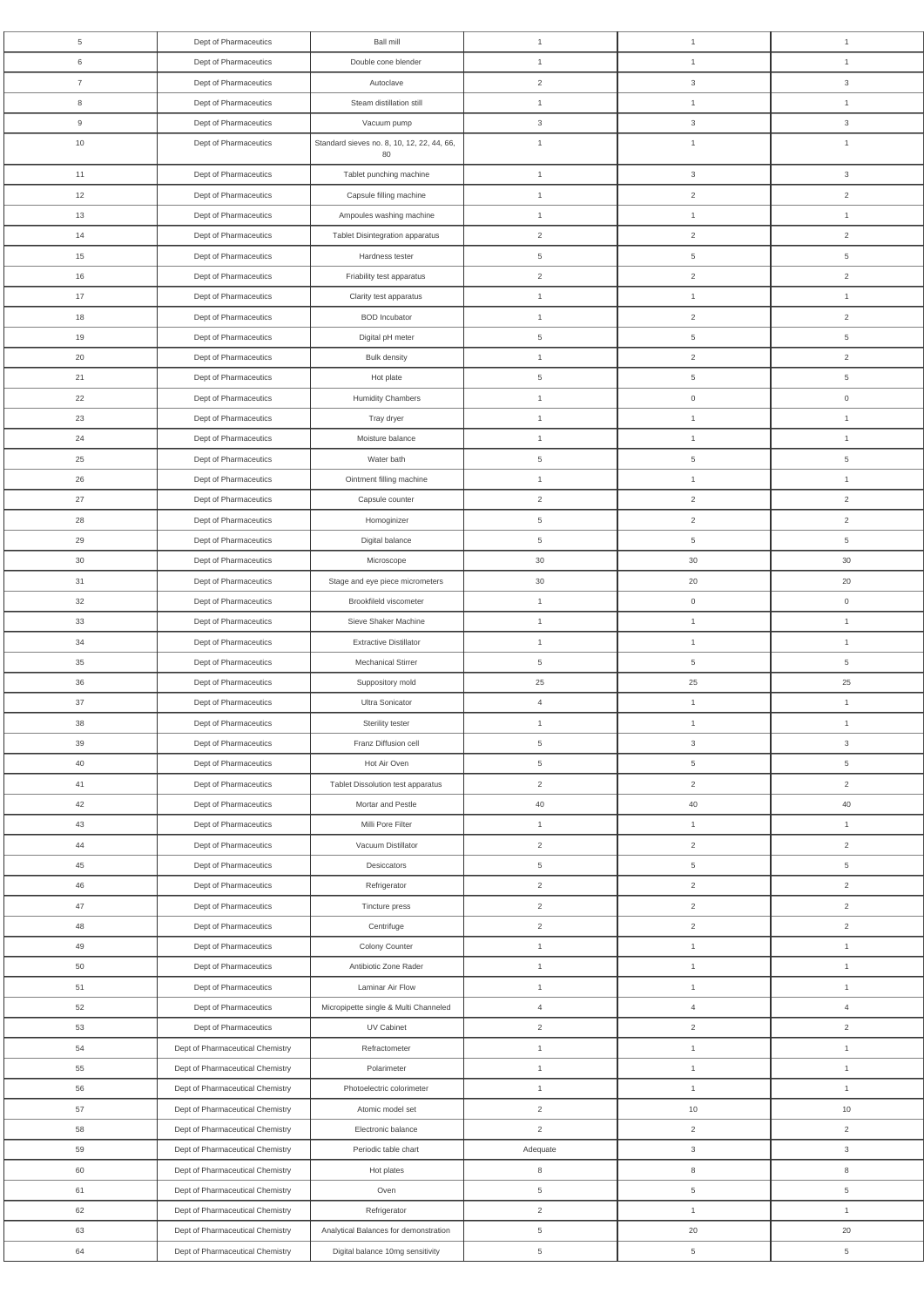| 65    | Dept of Pharmaceutical Chemistry | Suction pumps                                                   | 5              | 5                   | 5                   |
|-------|----------------------------------|-----------------------------------------------------------------|----------------|---------------------|---------------------|
| 66    | Dept of Pharmaceutical Chemistry | Muffle Furnace                                                  | $\overline{2}$ | $\mathbf{1}$        | $\mathbf{1}$        |
| 67    | Dept of Pharmaceutical Chemistry | <b>Mechanical Stirrers</b>                                      | 5              | 5                   | 5                   |
| 68    | Dept of Pharmaceutical Chemistry | Magnetic Stirrers with Thermostat                               | 10             | $\overline{5}$      | 5                   |
| 69    | Dept of Pharmaceutical Chemistry | Vacuum Pump                                                     | $\overline{2}$ | $\overline{2}$      | $\overline{2}$      |
| 70    | Dept of Pharmaceutical Chemistry | Digital pH meter                                                | $\overline{5}$ | $\,$ 5 $\,$         | 5                   |
| 71    | Dept of Pharmaceutical Chemistry | Microwave Oven                                                  | $\overline{2}$ | $\mathbf{1}$        | $\mathbf{1}$        |
| 72    | Dept of Pharmaceutical Chemistry | <b>Distillation Unit</b>                                        | $\overline{2}$ | $\overline{2}$      | $\overline{2}$      |
| 73    | Dept of Pharmaceutical Chemistry | Arsenic Limit Test Apparatus                                    | 20             | 20                  | 20                  |
| 74    |                                  | Reflux flask and condenser double / triple                      | 20             | 30                  | 30                  |
|       | Dept of Pharmaceutical Chemistry | necked                                                          |                |                     |                     |
| 75    | Dept of Pharmaceutical Chemistry | Nessler's Cylinders                                             | 50             | 60                  | 60                  |
| 76    | Dept of Pharmaceutical Chemistry | Reflux flask and condenser single                               | 25             | 25                  | 25                  |
|       |                                  | Necked                                                          |                |                     |                     |
| 77    | Dept of Pharmaceutical Chemistry | Electronic water bath(12 holes)                                 | 5              | 5                   | 5                   |
| 78    | Dept of Pharmaceutical Chemistry | Copper water bath                                               | 25             | 30                  | 30                  |
| 79    | Dept of Pharmaceutical Chemistry | Colorimeter                                                     | $\mathbf{1}$   | $\mathbf{1}$        | $\mathbf{1}$        |
| 80    | Dept of Pharmaceutical Chemistry | UV- Visible Spectrophotometer                                   | $\mathbf{1}$   | $\mathbf{1}$        | $\mathbf{1}$        |
| 81    | Dept of Pharmaceutical Chemistry | Flourimeter                                                     | $\mathbf{1}$   | $\mathbf{1}$        | $\mathbf{1}$        |
| 82    | Dept of Pharmaceutical Chemistry | Digital Balance (1mg sensitivity)                               | $\mathbf{1}$   | $\mathbf{1}$        | $\mathbf{1}$        |
| 83    | Dept of Pharmaceutical Chemistry | Nephelo Turbidity meter                                         | $\mathbf{1}$   | $\mathbf{1}$        | $\mathbf{1}$        |
| 84    | Dept of Pharmaceutical Chemistry | Flame Photometer                                                | $\mathbf{1}$   | $\mathbf{1}$        | $\mathbf{1}$        |
| 85    | Dept of Pharmaceutical Chemistry | Potentiometer                                                   | $\mathbf{1}$   | $\mathbf{1}$        | $\mathbf{1}$        |
| 86    | Dept of Pharmaceutical Chemistry | Conductivity meter                                              | $\mathbf{1}$   | $\mathbf{1}$        | $\mathbf{1}$        |
| 87    | Dept of Pharmaceutical Chemistry | HPLC                                                            | $\mathbf{1}$   | $\mathbf 0$         | $\mathbf 0$         |
| 88    | Dept of Pharmaceutical Chemistry | HPTLC (Desirable)                                               | $\mathbf{1}$   | $\mathsf{O}\xspace$ | $\mathsf{O}\xspace$ |
| 89    | Dept of Pharmaceutical Chemistry | Atomic Absorption and Emission<br>spectrophotometer (Desirable) | $\overline{1}$ | $\mathsf{O}\xspace$ | $\mathbf 0$         |
| 90    | Dept of Pharmaceutical Chemistry | Biochemistry Analyzer (Desirable)                               | $\mathbf{1}$   | $\mathsf{O}\xspace$ | $\mathsf{O}\xspace$ |
| 91    | Dept of Pharmaceutical Chemistry | Carbon, Hydrogen, Nitrogen Analyzer<br>(Desirable)              | $\overline{1}$ | $\mathsf{O}\xspace$ | $\mathbf 0$         |
| 92    | Dept of Pharmaceutical Chemistry | Deep Freezer (Desirable)                                        | $\mathbf{1}$   | $\mathsf{O}\xspace$ | $\mathsf{O}\xspace$ |
| 93    | Dept of Pharmaceutical Chemistry | Ion-Exchanger                                                   | $\mathbf{1}$   | $\mathbf{1}$        | $\mathbf{1}$        |
| 94    | Dept of Pharmaceutical Chemistry | Lyophilizer (Desirable)                                         | $\mathbf{1}$   | $\mathsf{O}\xspace$ | $\mathsf{O}\xspace$ |
| 95    | Dept of Pharmacology             | Microscopes                                                     | 20             | 20                  | 20                  |
| 96    | Dept of Pharmacology             | Haemocytometer with Micropipettes                               | 20             | 20                  | 20                  |
| 97    | Dept of Pharmacology             | Sahli's haemocytometer                                          | 20             | 20                  | 20                  |
| 98    | Dept of Pharmacology             | Hutchinson's spirometer                                         | $\mathbf{1}$   | $\mathbf{1}$        | $\mathbf{1}$        |
| 99    | Dept of Pharmacology             | Spygmomanometer                                                 | 10             | 10                  | 10                  |
| 100   |                                  |                                                                 | $10$           | 10                  | $10$                |
|       | Dept of Pharmacology             | Stethoscope                                                     |                |                     |                     |
| 101   | Dept of Pharmacology             | Different Contraceptive Devices and<br>Models                   | $\mathbf{1}$   | $\mathbf{1}$        | $\mathbf{1}$        |
| 102   | Dept of Pharmacology             | Pregnancy diagnosis kit                                         | $\mathbf{1}$   | $\mathbf{1}$        | $\mathbf{1}$        |
| 103   | Dept of Pharmacology             | Mercury thermometer                                             | 10             | 10                  | 10                  |
| 104   | Dept of Pharmacology             | Cell analyzer                                                   | $\mathbf{1}$   | $\mathsf{O}\xspace$ | $\mathsf{O}\xspace$ |
| 105   | Dept of Pharmacology             | Permanent Slides for various tissues                            | $\mathbf{1}$   | 105                 | 105                 |
| 106   | Dept of Pharmacology             | Models for various organs                                       | $\mathbf{1}$   | 5                   | 5                   |
| 107   | Dept of Pharmacology             | Specimen for various organs and<br>systems                      | $\mathbf{1}$   | $\overline{2}$      | $\overline{2}$      |
| 108   | Dept of Pharmacology             | Skeleton and bones                                              | $\mathbf{1}$   | $\overline{2}$      | $\overline{2}$      |
| 109   | Dept of Pharmacology             | Muscle electrodes                                               | $\mathbf{1}$   | $\mathbf{1}$        | $\mathbf{1}$        |
| 110   | Dept of Pharmacology             | Lucas moist chamber                                             | $\mathbf{1}$   | $\mathbf{1}$        | $\mathbf{1}$        |
| 111   | Dept of Pharmacology             | Myographic lever                                                | $\mathbf{1}$   | $\mathbf{1}$        | $\mathbf{1}$        |
| 112   | Dept of Pharmacology             | Stimulator                                                      | $\mathbf{1}$   | $\boldsymbol{0}$    | $\mathsf{O}\xspace$ |
| 113   | Dept of Pharmacology             | Centrifuge                                                      | $\mathbf{1}$   | $\mathbf{1}$        | $\mathbf{1}$        |
| 114   | Dept of Pharmacology             | Sherrington's kymograph machine /<br>polyrite                   | $10$           | $18\,$              | 18                  |
| 115   | Dept of Pharmacology             | Sherrington drum                                                | 10             | 13                  | 13                  |
| 116   | Dept of Pharmacology             | Perspex bath assembly (single unit)                             | 10             | 10                  | 10                  |
| 117   | Dept of Pharmacology             | Aerators                                                        | 10             | $10$                | 10                  |
| 118   | Dept of Pharmacology             | Software packages for experiment                                | $\mathbf{1}$   | $\mathbf{1}$        | $\mathbf{1}$        |
| 119   | Dept of Pharmacology             | Standard graph of various drug                                  | Adequate       | $5\phantom{.0}$     | 5                   |
| 120   | Dept of Pharmacology             | Actophotometer                                                  | $\mathbf{1}$   | $\mathbf{1}$        | $\mathbf{1}$        |
| $121$ | Dept of Pharmacology             | Rotarod                                                         | $\mathbf{1}$   | $\mathbf{1}$        | $\mathbf{1}$        |
|       |                                  |                                                                 |                |                     |                     |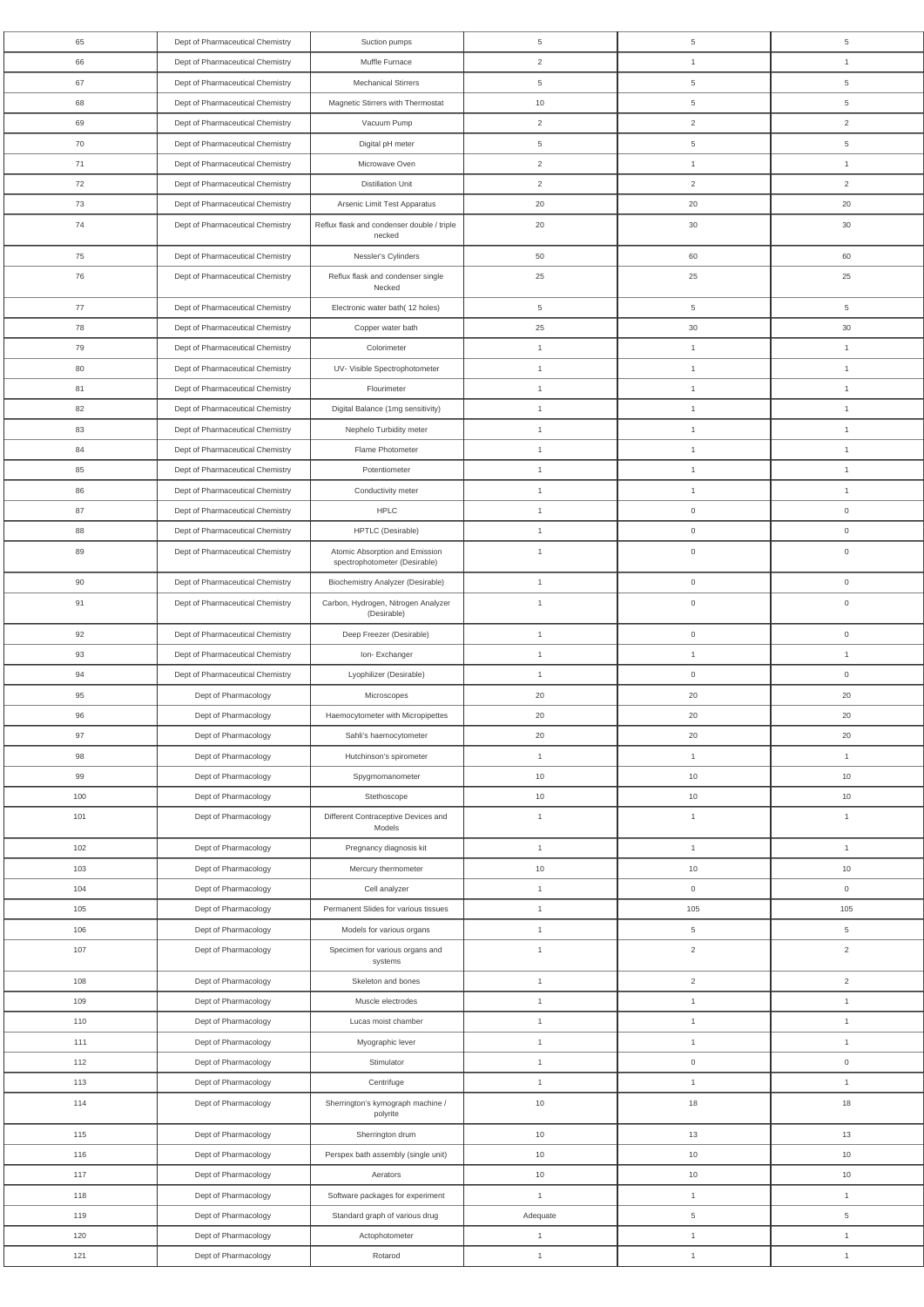| 122        | Dept of Pharmacology                           | Pole climbing apparatus                                         | $\mathbf{1}$                   | $\overline{1}$                 | $\mathbf{1}$                   |
|------------|------------------------------------------------|-----------------------------------------------------------------|--------------------------------|--------------------------------|--------------------------------|
| 123        | Dept of Pharmacology                           | Analgesiometer (eddy's hot plate and<br>radiant heat methods)   | $\mathbf{1}$                   | $\overline{1}$                 | $\overline{1}$                 |
| 124        | Dept of Pharmacology                           | Convulsiometer                                                  | $\mathbf{1}$                   | $\mathbf{1}$                   | $\mathbf{1}$                   |
| 125        | Dept of Pharmacology                           | Plethysmograph                                                  | $\mathbf{1}$                   | $\mathbf{1}$                   | $\overline{1}$                 |
| 126        | Dept of Pharmacology                           | Digital pH meter                                                | $\mathbf{1}$                   | $\mathbf{1}$                   | $\overline{1}$                 |
| 127        | Dept of Pharmacology                           | Histamine chamber                                               | $\mathbf{1}$                   | $\mathbf{1}$                   | $\overline{1}$                 |
| 128        | Dept of Pharmacology                           | Metabolic cage                                                  | $\mathbf{1}$                   | $\overline{0}$                 | $\overline{0}$                 |
| 129        | Dept of Pharmacology                           | Dissection tray & boards                                        | 10                             | 10                             | 10                             |
| 130        | Dept of Pharmacology                           | Stereotaxic apparatus                                           | $\mathbf{1}$                   | $\mathsf{O}\xspace$            | $\mathsf 0$                    |
| 131        | Dept of Pharmacology                           | Digital glucometer                                              | $\mathbf{1}$                   | $\mathbf{1}$                   | $\mathbf{1}$                   |
| 132        | Dept of Pharmacology                           | Folin- wu tubes                                                 | 60                             | 20                             | 20                             |
| 133        | Dept of Pharmacology                           | Hemostatic artery forceps                                       | 10                             | 10                             | 10                             |
| 134        | Dept of Pharmacology                           | Levers, cannula                                                 | 20                             | 20                             | 20                             |
| 135        | Dept of Pharmacology                           | Hypodermic syringes & needles Size<br>15,24,26G                 | 20                             | 25                             | 25                             |
| 136        | Dept of Pharmacognosy                          | Compound Microscope                                             | $30\,$                         | 30                             | 30                             |
| 137        | Dept of Pharmacognosy                          | <b>Dissecting Microscope</b>                                    | $30\,$                         | 15                             | 15                             |
| 138        | Dept of Pharmacognosy                          | Projection Microscope                                           | $\overline{2}$                 | $\mathbf{1}$                   | $\mathbf{1}$                   |
| 139        | Dept of Pharmacognosy                          | <b>Binocular Microscope</b>                                     | $\mathbf{1}$                   | $\mathbf{1}$                   | $\mathbf{1}$                   |
| 140        | Dept of Pharmacognosy                          | Polarized Microscope                                            | $\mathbf{1}$                   | $\mathsf{O}\xspace$            | $\mathsf 0$                    |
| 141        | Dept of Pharmacognosy                          | Electronic Digital balance                                      | $\overline{2}$                 | $\overline{2}$                 | $\overline{2}$                 |
| 142        | Dept of Pharmacognosy                          | Autoclave                                                       | $\overline{2}$                 | $\overline{2}$                 | $\overline{2}$                 |
| 143        | Dept of Pharmacognosy                          | Hot air oven                                                    | 2                              | $\overline{2}$                 | 2                              |
| 144        | Dept of Pharmacognosy                          | Refrigerator                                                    | $\mathbf{1}$                   | $\mathbf{1}$                   | $\mathbf{1}$                   |
| 145        | Dept of Pharmacognosy                          | Zone reader                                                     | $\mathbf{1}$                   | $\mathbf{1}$                   | $\mathbf{1}$                   |
| 146        | Dept of Pharmacognosy                          | Digital pH Meter                                                | $\mathbf{1}$                   | $\mathbf{1}$                   | $\mathbf{1}$                   |
| 147        | Dept of Pharmacognosy                          | Colorimeter                                                     | $\mathbf{1}$                   | $\mathbf{1}$                   | $\mathbf{1}$                   |
| 148        | Dept of Pharmacognosy                          | Sterility testing unit                                          | $\mathbf{1}$                   | $\mathbf{1}$                   | $\mathbf{1}$                   |
| 149        | Dept of Pharmacognosy                          | Camera lucida                                                   | $20\,$                         | 15                             | 15                             |
| 150        | Dept of Pharmacognosy                          | Eye piece micrometer                                            | 20                             | 20                             | 20                             |
| 151        | Dept of Pharmacognosy                          | Stage micrometer                                                | 20                             | 20                             | 20                             |
| 152        | Dept of Pharmacognosy                          | Muffle furnace                                                  | $\mathbf{1}$                   | $\mathbf{1}$                   | $\mathbf{1}$                   |
| 153        | Dept of Pharmacognosy                          | Moisture balance                                                | $\mathbf{1}$                   | $\mathbf{1}$                   | $\mathbf{1}$                   |
| 154        | Dept of Pharmacognosy                          | <b>Heating Mantles-Small</b>                                    | $\overline{4}$                 | $\sqrt{5}$                     | $\,$ 5 $\,$                    |
| 155        | Dept of Pharmacognosy                          | Vacuum pump                                                     | $\overline{2}$                 | $\overline{2}$                 | $\overline{2}$                 |
| 156<br>157 | Dept of Pharmacognosy                          | Micropipette single & Multi Channeled                           | $\overline{2}$                 | $\overline{2}$                 | $\overline{2}$                 |
| 158        | Dept of Pharmacognosy                          | Micro Centrifuge<br>Electric water bath                         | $\mathbf{1}$<br>$\overline{4}$ | $\mathbf{1}$<br>$\overline{4}$ | $\mathbf{1}$<br>$\overline{4}$ |
| 159        | Dept of Pharmacognosy                          |                                                                 | $\overline{4}$                 |                                |                                |
| 160        | Dept of Pharmacognosy                          | Hot plate                                                       | $\mathbf{1}$                   | $\mathbf{3}$                   | $\mathbf{3}$<br>$\mathbf{1}$   |
| 161        | Dept of Pharmacognosy<br>Dept of Pharmacognosy | Microtome rotary<br>Mixer grinder                               | $\overline{2}$                 | $\mathbf{1}$<br>$\overline{2}$ | $\sqrt{2}$                     |
| 162        | Dept of Pharmacognosy                          | UV Cabinet                                                      | $\overline{2}$                 | $\overline{2}$                 | $\overline{2}$                 |
| 163        | Dept of Pharmacognosy                          | Water Distillation unit                                         | $\mathbf{1}$                   | $\mathbf{1}$                   | $\mathbf{1}$                   |
| 164        | Dept of Pharmacognosy                          | Cutter Mill (Bark and seed grinder)                             | $\mathbf{1}$                   | $\overline{5}$                 | $\,$ 5 $\,$                    |
| 165        | Dept of Pharmacognosy                          | Medicinal Plant Chart                                           | Adequate                       | $20\,$                         | 20                             |
| 166        | Dept of Pharmacognosy                          | Models                                                          | Adequate                       | 10                             | $10$                           |
| 167        | Dept of Pharmacognosy                          | Permanent Slide                                                 | Adequate                       | 100                            | 100                            |
| 168        | Dept of Pharmacognosy                          | Sonicator                                                       | $\mathbf{1}$                   | $\mathbf{1}$                   | $\mathbf{1}$                   |
| 169        | Dept of Pharmacognosy                          | Electrophoresis                                                 | $\mathbf{1}$                   | $\,0\,$                        | $\mathsf 0$                    |
| 170        | Dept of Pharmacognosy                          | Fermentor                                                       | $\mathbf{1}$                   | $\,0\,$                        | $\mathsf 0$                    |
| 171        | Dept of Pharmacognosy                          | Rotary Shaker                                                   | $\mathbf{1}$                   | $\mathbf{1}$                   | $\mathbf{1}$                   |
| 172        | Dept of Pharmacy Practice                      | Autoclave sterilizer                                            | $\mathbf{1}$                   | $\overline{2}$                 | $\sqrt{2}$                     |
| 173        | Dept of Pharmacy Practice                      | Hot air oven                                                    | $\mathbf{1}$                   | 1                              | $\mathbf{1}$                   |
| 174        | Dept of Pharmacy Practice                      | Membrane filter                                                 | $\mathbf{1}$                   | $\mathbf{1}$                   | $\mathbf{1}$                   |
| 175        | Dept of Pharmacy Practice                      | Centrifuge                                                      | $\mathbf{1}$                   | $\mathbf{1}$                   | $\mathbf{1}$                   |
| 176        | Dept of Pharmacy Practice                      | Filling Machine                                                 | $\mathbf{1}$                   | $\mathbf{1}$                   | $\mathbf{1}$                   |
| 177        | Dept of Pharmacy Practice                      | Sealing Machine                                                 | $\mathbf{1}$                   | $\mathbf{1}$                   | $\mathbf{1}$                   |
| 178        | Dept of Pharmacy Practice                      | Glucometer                                                      | $\mathbf{1}$                   | $\mathbf{1}$                   | $\mathbf{1}$                   |
| 179        | Dept of Pharmacy Practice                      | Sintered glass funnel with complete                             | Adequate                       | $\,$ 5 $\,$                    | $\,$ 5 $\,$                    |
|            |                                                | filtering assemble                                              |                                |                                |                                |
| 180        | Dept of Pharmacy Practice                      | Small disposable membrane filter for IV<br>admixture filtration | Adequate                       | $\,$ 5 $\,$                    | $\sqrt{5}$                     |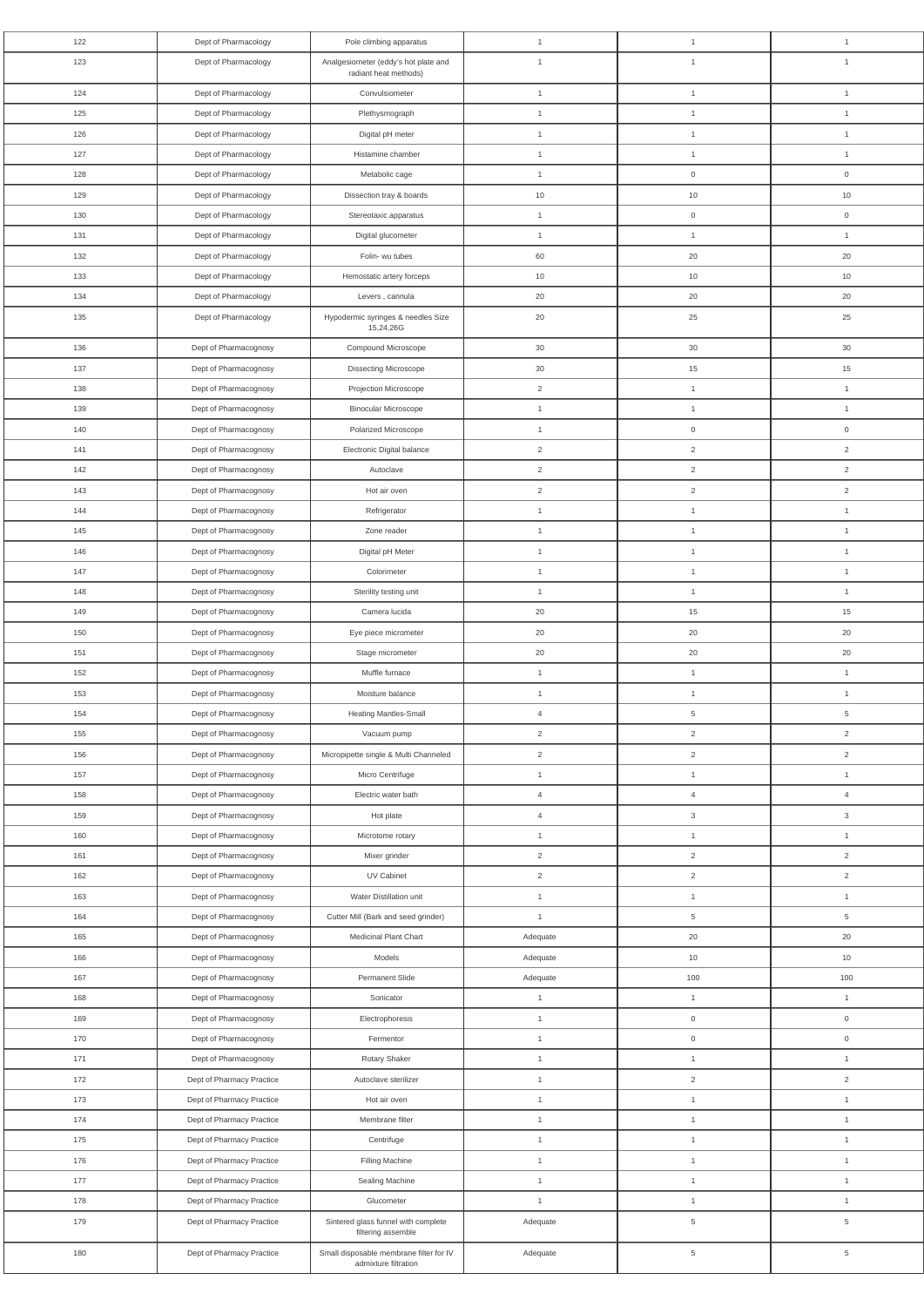| 181 | Dept of Pharmacy Practice | Vacuum pump                                 |          |    |    |
|-----|---------------------------|---------------------------------------------|----------|----|----|
| 182 | Dept of Pharmacy Practice | Surgical dressing                           | Adequate | 10 | 10 |
| 183 | Dept of Pharmacy Practice | pH meter                                    |          |    |    |
| 184 | Dept of Pharmacy Practice | Blood Pressure Apparatus and<br>stethoscope | 10       | 10 | 10 |
| 185 | Dept of Pharmacy Practice | Clinical thermometer                        | 10       | 10 | 10 |

Details of the workshops/ Seminars/ Conferences/ Guest Lectures conducted for the past 3 years

| S.No | <b>Type of Activity</b> | Title of the event                                          | Year        | <b>Duration (in days)</b> | <b>Number of Participants</b> |
|------|-------------------------|-------------------------------------------------------------|-------------|---------------------------|-------------------------------|
|      | Seminar                 | Entrepreneurship in Pharmacy                                | 2021 - 2022 |                           | 100                           |
|      | Seminar                 | Career Opportunities in Pharmacy Profession                 | 2020 - 2021 |                           | 96                            |
|      | Seminar                 | Repurposing of Existing Drugs in Management of Corona virus | 2020 - 2021 |                           | 650                           |
|      | Seminar                 | <b>Patient Counselling</b>                                  | 2019 - 2020 |                           | 140                           |
|      | Seminar                 | Medicine Optimization for Best Possible Outcome             | 2019 - 2020 |                           | 50                            |
|      | Seminar                 | Regulatory Aspects of Safe And Effective use of Medicines   | 2019 - 2020 |                           | 50                            |
|      | Guest lecture           | Practical Tablet Manufacturing process and controls         | 2019 - 2020 |                           | 36                            |

Details of the workshops/ Seminars/ Conferences/ Guest Lectures Attended for the past 3 years

| S.No           | <b>Type of Activity</b> | <b>Name of the Faculty</b> | Title of the event                                                                                       | Year        | <b>Date</b> | Place                   |
|----------------|-------------------------|----------------------------|----------------------------------------------------------------------------------------------------------|-------------|-------------|-------------------------|
| $\overline{1}$ | Seminar                 | <b>JOOLY KURIEN</b>        | Industrial Pharmacy A new Outlook                                                                        | 2021 - 2022 | 17-10-2020  | ONLINE                  |
| $\overline{2}$ | Seminar                 | <b>JOOLY KURIEN</b>        | Multidisciplinary National Conference DIGITAL INDIA                                                      | 2021 - 2022 | 01-05-2021  | ONLINE                  |
| 3              | Seminar                 | <b>JOOLY KURIEN</b>        | From Good to Great teacher                                                                               | 2021 - 2022 | 25-06-2021  | ONLINE                  |
| $\overline{4}$ | Seminar                 | <b>JOOLY KURIEN</b>        | Cardiovascular Complications in Urban Society                                                            | 2021 - 2022 | 26-06-2021  | ONLINE                  |
| 5              | Seminar                 | <b>JOOLY KURIEN</b>        | Pharmacy Careerof Job and Business Opportunities                                                         | 2021 - 2022 | 30-08-2021  | ONLINE                  |
| 6              | Workshop                | SONY JACOB K               | Recent trends in drug Discovery                                                                          | 2021 - 2022 | 13-09-2021  | Online                  |
| $\overline{7}$ | Seminar                 | SOJIMOL K JOHNY            | From Good to Great teacher                                                                               | 2021 - 2022 | 25-06-2021  | ONLINE                  |
| 8              | Seminar                 | <b>Ronald Peter</b>        | Online STTP on NMR and Mass Spectral Interpretation                                                      | 2020 - 2021 | 08-08-2020  | Palakkad                |
| 9              | Seminar                 | <b>Ronald Peter</b>        | Webinar on Pharmacy Profession in India Present<br>Status and Future Challenges                          | 2020 - 2021 | 14-07-2020  | Kashmir                 |
| 10             | Seminar                 | <b>Ronald Peter</b>        | Webinar on Phytopharmaceutical Regulations in<br>IndiaScope for Drug Discovery Standards and Safety      | 2020 - 2021 | 20-06-2020  | Thiruvanantha<br>Kerala |
| 11             | Seminar                 | <b>Ronald Peter</b>        | Webinar on The Art of Writing and Publishing in Scopus<br>Journal                                        | 2020 - 2021 | 20-06-2020  | Mumbai                  |
| 12             | Seminar                 | <b>Ronald Peter</b>        | Online quiz on World Environment Day Awareness<br>Programme                                              | 2020 - 2021 | 05-06-2020  | Kasaragod<br>Kerala     |
| 13             | Seminar                 | <b>Ronald Peter</b>        | Webinar on Quality by Design in Product Development                                                      | 2020 - 2021 | 24-05-2020  | Wayanad<br>Kerala       |
| 14             | Seminar                 | <b>Ronald Peter</b>        | Webinar on Impact on Pharmacy Practice by the Covid<br>Pandemic                                          | 2020 - 2021 | 24-05-2020  | Malappuram<br>Kerala    |
| 15             | Seminar                 | <b>Ronald Peter</b>        | Webinar on Understanding Practice School and its<br>Concept in UG Pharmacy Education                     | 2020 - 2021 | 23-05-2020  | New Delhi               |
| 16             | Seminar                 | <b>Ronald Peter</b>        | Webinar on Building Research and Innovative Culture<br>Among Pharmacy Teachers                           | 2020 - 2021 | 22-05-2020  | Pune                    |
| 17             | Seminar                 | <b>Ronald Peter</b>        | Webinar on Preparing for Online Teaching                                                                 | 2020 - 2021 | 21-05-2020  | Ernakulam               |
| 18             | Seminar                 | <b>Ronald Peter</b>        | National webinar on Challenging Avenues Of Online<br>Teaching And Learning Checkmate To Covid Pandemic   | 2020 - 2021 | 15-05-2020  | Maharashtra             |
| 19             | Seminar                 | Ronald Peter               | Webinar on Salute To Our Nurses An Online Quiz On<br>The Frontline Fighters In The Times Of Pandemic     | 2020 - 2021 | 12-05-2020  | Rasayani                |
| 20             | Seminar                 | <b>Ronald Peter</b>        | Webinar on EdTech Tools for Enhancing Teaching<br><b>Learning Process</b>                                | 2020 - 2021 | 11-05-2020  | Vellapara<br>Palakkad   |
| 21             | Seminar                 | Gayatri R Panicker         | Online seminar on Pharmacological Approaches<br>targeting Covid and Post Pandemic Role of<br>Pharmacists | 2020 - 2021 | 28-06-2020  | Ernakulam               |
| 22             | Seminar                 | Gayatri R Panicker         | Webinar on Pharmacy Profession in India Present<br><b>Status and Future Challenges</b>                   | 2020 - 2021 | 14-07-2020  | Kashmir                 |
| 23             | Seminar                 | Gayatri R Panicker         | National webinar on Repurposing of Existing Drugs<br><b>Against Covid</b>                                | 2020 - 2021 | 04-07-2020  | Ernakulam               |
| 24             | Seminar                 | Sojimol K Johny            | National Level Online Conference on Innovations in<br>Pharmaceutical and Biological Sciences             | 2020 - 2021 | 29-08-2020  | sambalpur<br>odisha     |
| 25             | Seminar                 | Sojimol K Johny            | Webinar on Drug Reposition Transformation of Hard<br>Work into Smart Work                                | 2020 - 2021 | 22-08-2020  | Muvattupuzha            |
| 26             | Seminar                 | Sojimol K Johny            | Webinar on Pharmacy Profession in India Present<br>Status and Future Challenges                          | 2020 - 2021 | 14-07-2020  | Kashmir                 |
| 27             | Seminar                 | Sojimol K Johny            | National webinar on Repurposing of Existing Drugs<br><b>Against Covid</b>                                | 2020 - 2021 | 04-07-2020  | Ernakulam               |
| 28             | Seminar                 | Sojimol K Johny            | Online seminar on Pharmacological Approaches<br>targeting Covid and Post Pandemic Role of<br>Pharmacists | 2020 - 2021 | 28-06-2020  | Ernakulam               |
| 29             | Seminar                 | Sojimol K Johny            | Seminar On AICTE Quality Initiatives NITT and NEAT<br>organised by AICTE                                 | 2020 - 2021 | 06-03-2020  | Angamaly<br>Ernakulam   |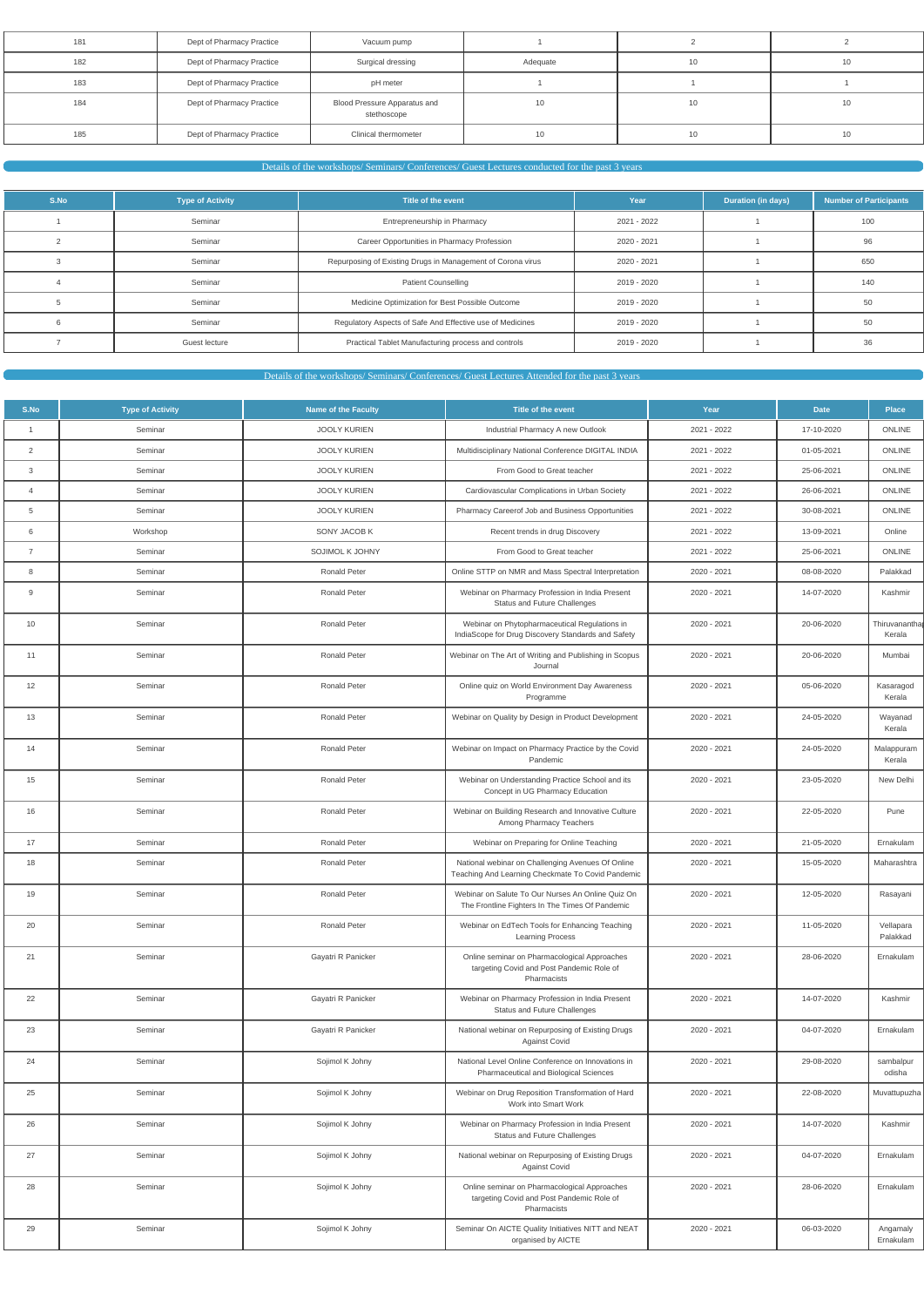| 30 | Seminar    | Sony Jacob K    | National webinar on Repurposing<br>of Existing Drugs Against Covid                                                                           | 2020 - 2021 | 04-07-2020 | Ernakulam              |
|----|------------|-----------------|----------------------------------------------------------------------------------------------------------------------------------------------|-------------|------------|------------------------|
| 31 | Seminar    | Sony Jacob K    | Webinar on Understanding<br>Practice School and its Concept in<br><b>UG Pharmacy Education</b>                                               | 2020 - 2021 | 23-05-2020 | New Delhi              |
| 32 | Seminar    | Sony Jacob K    | Webinar on Listen to Legends held<br>by Indian Pharmaceutical<br>Association Students Forum                                                  | 2020 - 2021 | 23-05-2020 | New Delhi              |
| 33 | Seminar    | Jinu Isaac      | Webinar on Understanding<br>Practice School and its Concept in<br><b>UG Pharmacy Education</b>                                               | 2020 - 2021 | 23-05-2020 | New Delhi              |
| 34 | Workshop   | Jinu Isaac      | Orientation Program on Practice<br>School of BPharm Course KUHS                                                                              | 2020 - 2021 | 11-02-2020 | <b>KUHS Thrissur</b>   |
| 35 | Seminar    | Rejin Jose      | Webinar on Understanding<br>Practice School and its Concept in<br><b>UG Pharmacy Education</b>                                               | 2020 - 2021 | 23-05-2020 | New Delhi              |
| 36 | Seminar    | Rejin Jose      | Webinar on Building Research and<br>Innovative Culture Among<br><b>Pharmacy Teachers</b>                                                     | 2020 - 2021 | 22-05-2020 | Pune                   |
| 37 | Seminar    | Rejin Jose      | Webinar on EdTech Tools for<br><b>Enhancing Teaching Learning</b><br>Process                                                                 | 2020 - 2021 | 11-05-2020 | Vellapara Palakkad     |
| 38 | Seminar    | Jooly Kurien    | Webinar on Industrial Pharmacy A<br>New Outlook                                                                                              | 2020 - 2021 | 17-10-2020 | Cherthala              |
| 39 | Seminar    | Jooly Kurien    | Webinar on Drug Reposition<br>Transformation of Hard Work into<br>Smart Work                                                                 | 2020 - 2021 | 22-08-2020 | Muvattupuzha           |
| 40 | Seminar    | Jooly Kurien    | Webinar on Integration of Health<br>Covid                                                                                                    | 2020 - 2021 | 17-07-2020 | Ottapalam Palakkad     |
| 41 | Seminar    | Jooly Kurien    | National webinar on Repurposing<br>of Existing Drugs Against Covid                                                                           | 2020 - 2021 | 04-07-2020 | Ernakulam              |
| 42 | Seminar    | Jooly Kurien    | Webinar on Understanding<br>Practice School and its Concept in<br>UG Pharmacy Education                                                      | 2020 - 2021 | 23-05-2020 | New Delhi              |
| 43 | Seminar    | Mary Sebastian  | Online seminar on<br>Pharmacological Approaches<br>targeting Covid and Post Pandemic<br>Role of Pharmacists                                  | 2020 - 2021 | 28-06-2020 | Ernakulam              |
| 44 | Seminar    | Aby A Mathew    | International webinar on Coming<br>Closer To Nature For Impactful<br>Publication                                                             | 2020 - 2021 | 22-09-2020 | Gandhinagar Gujarat    |
| 45 | Conference | Aby A Mathew    | International Conference on<br>Innovations In Developing<br>Phytopharmaceuticals From<br>Indigenous Medicine                                 | 2020 - 2021 | 18-09-2020 | Muvattupuzha           |
| 46 | Seminar    | Aby A Mathew    | National webinar on Altered<br>Lifestyle Neurological And<br>Cardiovascular Complications                                                    | 2020 - 2021 | 11-09-2020 | Gandhinagar Gujarat    |
| 47 | Seminar    | Aby A Mathew    | International conference on<br>Applications Of Computational<br>Clinical Biopharmaceutics In<br><b>Pharmaceutical Product</b><br>Development | 2020 - 2021 | 22-08-2020 | Muvattupuzha           |
| 48 | Seminar    | Aby A Mathew    | National webinar on Repurposing<br>of Existing Drugs Against Covid                                                                           | 2020 - 2021 | 04-07-2020 | Ernakulam              |
| 49 | Seminar    | Aby A Mathew    | Online seminar on<br>Pharmacological Approaches<br>targeting Covid and Post Pandemic<br>Role of Pharmacists                                  | 2020 - 2021 | 28-06-2020 | Ernakulam              |
| 50 | Seminar    | Aby A Mathew    | Replacement of Animal Procedures<br>Alternatives In Education Testing<br>And Research                                                        | 2020 - 2021 | 28-05-2020 | Chennai Online         |
| 51 | Workshop   | Rejin Jose      | Certificate Program in Health<br>Science Technology                                                                                          | 2019 - 2020 | 04-10-2019 | <b>KUHS Thrissur</b>   |
| 52 | Workshop   | DrSony Jacob    | Certificate Program in Health<br>Science Technology                                                                                          | 2019 - 2020 | 04-10-2019 | <b>KUHS Thrissur</b>   |
| 53 | Workshop   | Jooly Kurien    | Certificate Program in Health<br>Science Technology                                                                                          | 2019 - 2020 | 04-10-2019 | <b>KUHS Thrissur</b>   |
| 54 | Workshop   | Jooly Kurien    | Certificate Program in Health<br>Science Technology                                                                                          | 2019 - 2020 | 10-10-2018 | Cherthala              |
| 55 | Workshop   | Sojimol K Johny | Advanced and Ethical Teaching<br>Studentship and Publication<br>Science                                                                      | 2019 - 2020 | 28-10-2019 | Muvattupuzha           |
| 56 | Workshop   | Nidhin Mathew   | Advanced and Ethical Teaching<br>Studentship and Publication<br>Science                                                                      | 2019 - 2020 | 28-10-2019 | Muvattupuzha           |
| 57 | Seminar    | DrSony Jacob    | Antifungal resistance and<br>Strategies to Control Fungal<br>Infections                                                                      | 2019 - 2020 | 12-10-2019 | <b>CCPSR Ernakulam</b> |
| 58 | Workshop   | DrJinu Isaac    | Inspection Training                                                                                                                          | 2019 - 2020 | 23-09-2019 | <b>KUHS Thrissur</b>   |
| 59 | Workshop   | Jooly Kurien    | Quality Assurance Systems and<br>Academic Monitoring                                                                                         | 2019 - 2020 | 05-09-2019 | <b>KUHS Thrissur</b>   |

Details of the Research papers presented in the workshops/ Seminars/ Conferences for the past 3 years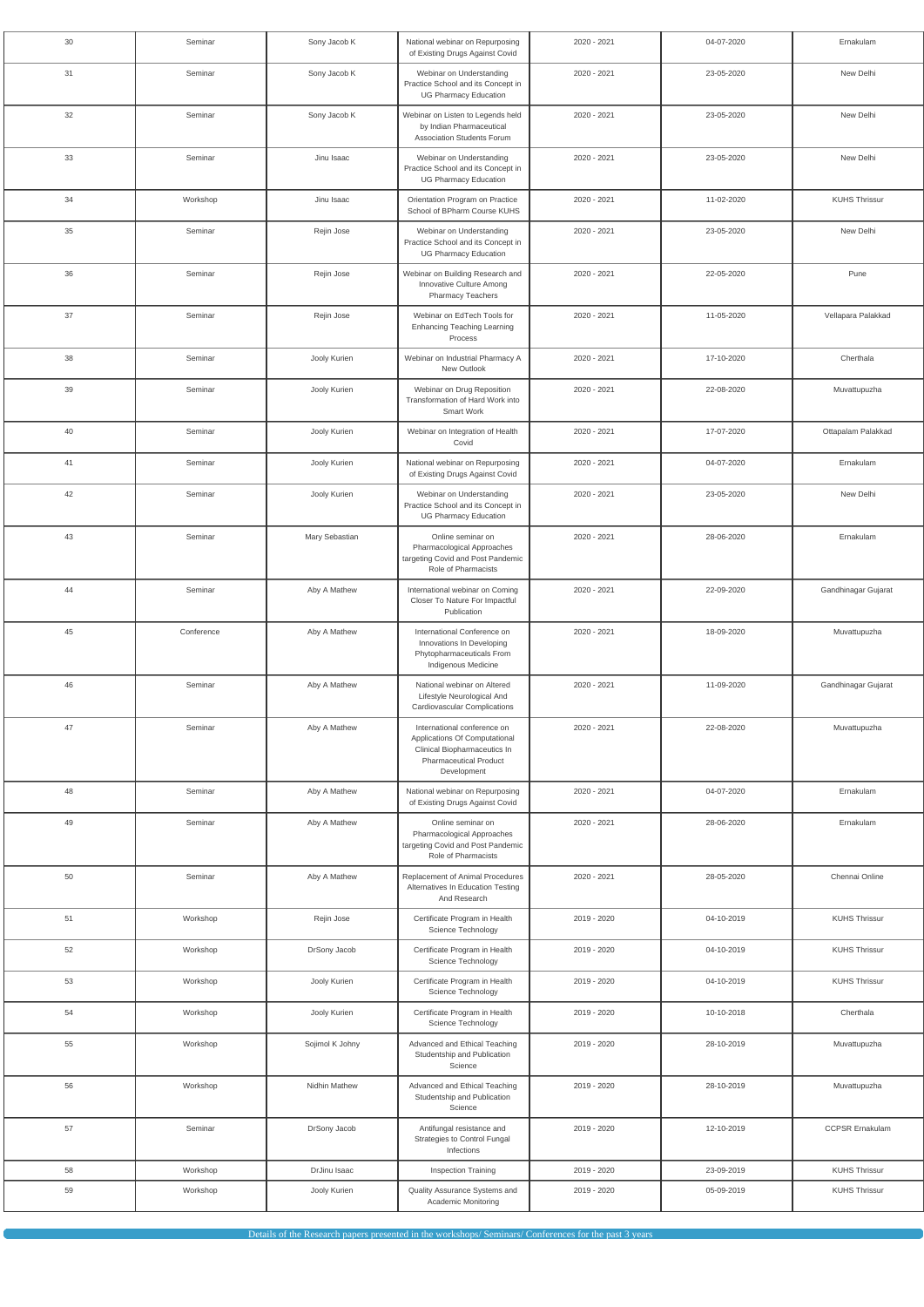| S.No | Name of the Faculty/Student | Title of the paper | Name of the work shop/ Seminars/<br><b>Conferences</b> | Year        | Date <sup>1</sup> | <b>Place</b> | <b>Grant (Amount in INR)</b><br>received from Funding agency |
|------|-----------------------------|--------------------|--------------------------------------------------------|-------------|-------------------|--------------|--------------------------------------------------------------|
|      | <b>NIL</b>                  | <b>NA</b>          | <b>NA</b>                                              | 2021 - 2022 | 20-12-2021        | <b>NA</b>    |                                                              |
|      | <b>NIL</b>                  | <b>NA</b>          | NA.                                                    | 2020 - 2021 | 18-01-2021        | NA           | 00                                                           |

### Details of the Extension & out reach programs conducted for the past 3 years

| S.No           | <b>Name of the Activity</b>                          | <b>Collaborating Organization</b> | Year        | <b>No.of Teacher's Participated</b> | <b>No.of Student's Participated</b> |
|----------------|------------------------------------------------------|-----------------------------------|-------------|-------------------------------------|-------------------------------------|
| $\overline{1}$ | National Pharmacy Week                               | Lise College of Pharmacy Online   | 2021 - 2022 | 13                                  | 50                                  |
| 2              | World Pharmacist Day                                 | Lise College of Pharmacy Online   | 2021 - 2022 | 13                                  | 68                                  |
| $\mathbf{3}$   | Independance Day                                     | Lise College of Pharmacy Online   | 2021 - 2022 | 13                                  | 125                                 |
| $\overline{4}$ | World Environment Day                                | Lise College of Pharmacy Online   | 2021 - 2022 | 8                                   | 95                                  |
| 5              | World Asthma Day                                     | Lisie Hospital Online             | 2021 - 2022 | 9                                   | 55                                  |
| 6              | World Brain Tumour Day                               | Lisie Hospital Online             | 2021 - 2022 | 13                                  | 108                                 |
| $\overline{7}$ | World Health Day                                     | Lisie Hospital Online             | 2021 - 2022 | 11                                  | 62                                  |
| 8              | International Womens Day DEFIA                       | Lise College of Pharmacy Online   | 2021 - 2022 | 8                                   | 82                                  |
| 9              | Vidhyarambam                                         | Lisie Hospital Online             | 2021 - 2022 | 13                                  | 115                                 |
| 10             | World Cancer Day                                     | Lisie Hospital Online             | 2021 - 2022 | 12                                  | 55                                  |
| 11             | Republic Day Celebration                             | Lise College of Pharmacy Online   | 2021 - 2022 | 10                                  | 110                                 |
| 12             | Birth Anniverssary of Netaji Subhash Chandra<br>Bose | Lise College of Pharmacy Online   | 2021 - 2022 | 12                                  | 60                                  |
| 13             | <b>Environmental Day Celebration</b>                 | Lisie Hospital                    | 2020 - 2021 | 3                                   | 35                                  |
| 14             | World Mental Health Day Celebrations                 | Lisie Hospital                    | 2020 - 2021 | $\overline{2}$                      | 5                                   |
| 15             | Ardram Campign                                       | Food and Safety Dept              | 2020 - 2021 | 6                                   | 30                                  |
| 16             | Women Empowerment Programme                          | <b>Lisie Hospital</b>             | 2020 - 2021 | 6                                   | 150                                 |
| 17             | <b>Essay Competition</b>                             | <b>IMA Ernakulam</b>              | 2019 - 2020 | $\mathbf{1}$                        | 10                                  |
| 18             | Mime on Suicide Prevention                           | Lisie Hospital                    | 2019 - 2020 | 2                                   | 21                                  |
| 19             | Skit Say No to Plastics                              | Lisie Hospital                    | 2019 - 2020 | 2                                   | 10                                  |
| 20             | Logo competition                                     | District Hospital Ernakulam       | 2019 - 2020 | $\mathbf{1}$                        | 6                                   |
| 21             | Flash Mob                                            | Food and Safety Dept              | 2019 - 2020 | $\overline{4}$                      | 36                                  |

Sports

| Facilities available for conducting sports events |           | <b>Yes</b> |               |           |
|---------------------------------------------------|-----------|------------|---------------|-----------|
| Name                                              | <b>NA</b> |            | Qualification | <b>NA</b> |
| <b>Experience (in Years)</b>                      |           |            |               |           |

### **Details of Physical Director**

| S.Nb | <b>Activity</b> | <b>Name of the Activity</b> | Year        | No. of Teacher's Participated | No. of Student's Participated |
|------|-----------------|-----------------------------|-------------|-------------------------------|-------------------------------|
|      | Participated    | <b>NIL</b>                  | 2021 - 2022 |                               |                               |
| 2    | Conducted       | <b>NIL</b>                  | 2021 - 2022 |                               |                               |
| 3    | Participated    | <b>NIL</b>                  | 2020 - 2021 |                               |                               |
|      | Conducted       | <b>NIL</b>                  | 2020 - 2021 |                               |                               |
|      | Participated    | <b>NIL</b>                  | 2019 - 2020 |                               |                               |
| 6    | Conducted       | <b>NIL</b>                  | 2019 - 2020 |                               |                               |

| Details of the Anti-Ragging cell |  |  |  |  |
|----------------------------------|--|--|--|--|
|----------------------------------|--|--|--|--|

**Name of the Chairperson of Anti-ragging cell John Joseph No. of meeting in a year No. of meeting in a year 1** 

ſ

| If yes, status of the case (Pending/Closed) |  |
|---------------------------------------------|--|
|---------------------------------------------|--|

**Yes Case reported in previous years No**

**If yes, status of the case (Pending/Closed) Closed**

**(Copy of the Orders for having Constituted the Committee)** [View](https://dgpm.nic.in/institute/getmongoPdfFile.do?renreceiptid=a1af35f9-c5f7-4b68-a5be-7f1b8195f5c3&tablename=antiragging)

| Details of the Gender Sensitization cell                                           |                       |                                                                    |           |  |
|------------------------------------------------------------------------------------|-----------------------|--------------------------------------------------------------------|-----------|--|
|                                                                                    |                       |                                                                    |           |  |
| Name of the Chairperson of Cell                                                    | <b>Anitha Abraham</b> | No. of activities in a year (Workshop/Guest<br>lecture/orientation |           |  |
| No. of meeting in a year                                                           |                       | Case reported in previous years                                    | <b>No</b> |  |
| If yes, status of the case (Pending/Closed)                                        | <b>Closed</b>         |                                                                    |           |  |
| (Copy of the Orders for having Constituted the Committe as per SAKSHAM Guidelines) |                       | <b>View</b>                                                        |           |  |

| Details of Anti-discrimination cell                           |             |                                             |               |  |
|---------------------------------------------------------------|-------------|---------------------------------------------|---------------|--|
| Name of the Chairperson of Anti-discrimination cell           | John Joseph | No. of meeting in a year                    |               |  |
| Case reported in previous years                               | <b>No</b>   | If yes, status of the case (Pending/Closed) | <b>Closed</b> |  |
| (Copy of the Orders for having the Constituted the Committee) |             | <b>View</b>                                 |               |  |